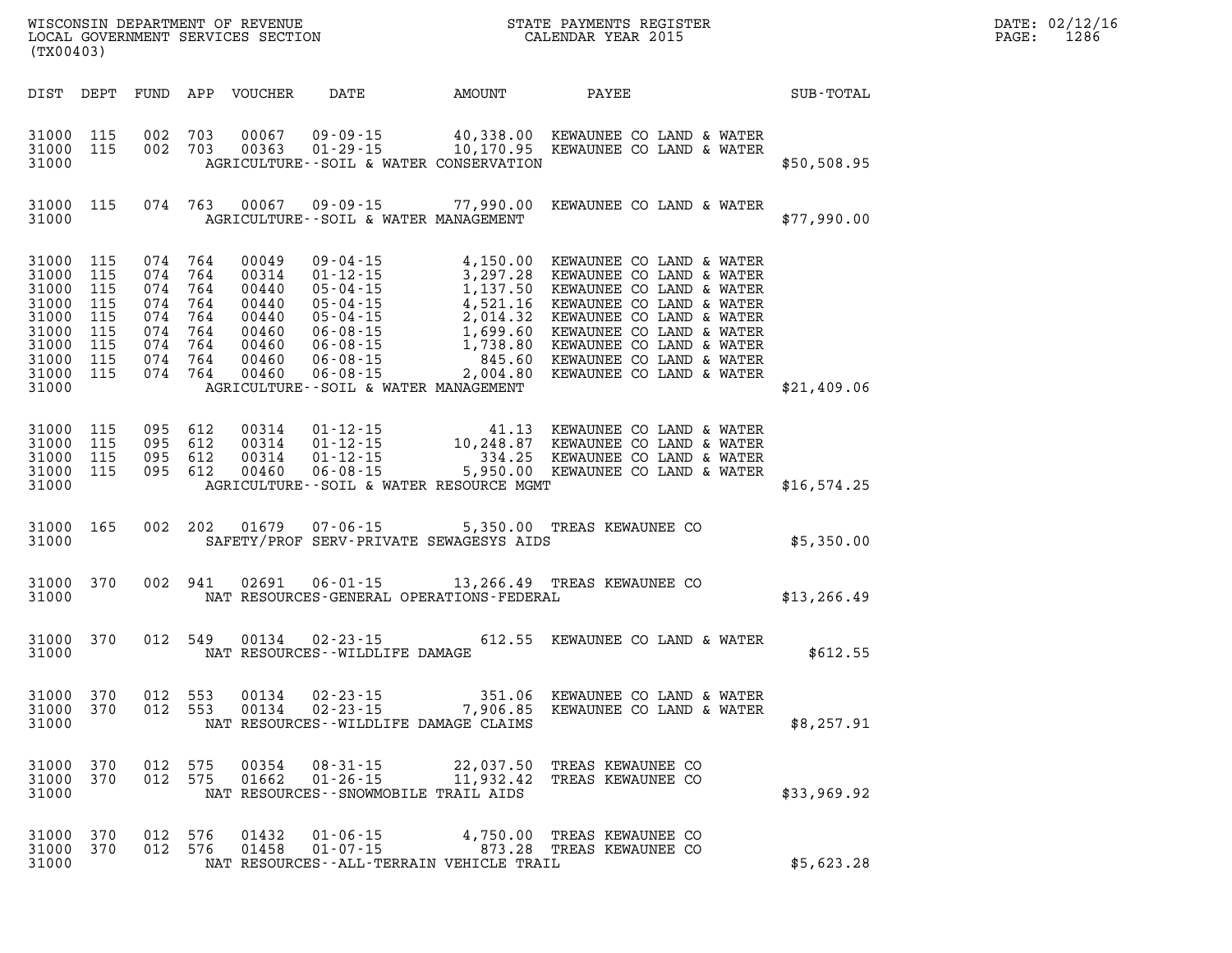| (TX00403)                                                                                                                  |                                                                                         |                                                                                         |                                                                                         | WISCONSIN DEPARTMENT OF REVENUE<br>LOCAL GOVERNMENT SERVICES SECTION                                              |                                                                                                                                                                                                                                                                              |                                                                                                                                                                                 | STATE PAYMENTS REGISTER<br>CALENDAR YEAR 2015                                                                                                                                                                    |                                                                                                                                               |
|----------------------------------------------------------------------------------------------------------------------------|-----------------------------------------------------------------------------------------|-----------------------------------------------------------------------------------------|-----------------------------------------------------------------------------------------|-------------------------------------------------------------------------------------------------------------------|------------------------------------------------------------------------------------------------------------------------------------------------------------------------------------------------------------------------------------------------------------------------------|---------------------------------------------------------------------------------------------------------------------------------------------------------------------------------|------------------------------------------------------------------------------------------------------------------------------------------------------------------------------------------------------------------|-----------------------------------------------------------------------------------------------------------------------------------------------|
| DIST                                                                                                                       | DEPT                                                                                    | FUND                                                                                    | APP                                                                                     | VOUCHER                                                                                                           | DATE                                                                                                                                                                                                                                                                         | AMOUNT                                                                                                                                                                          | PAYEE                                                                                                                                                                                                            | SUB-TOTAL                                                                                                                                     |
| 31000<br>31000<br>31000<br>31000                                                                                           | 370<br>370<br>370                                                                       | 095<br>095<br>095                                                                       | 512<br>512<br>512                                                                       | 00607<br>00607<br>02517                                                                                           | $09 - 24 - 15$<br>$09 - 24 - 15$<br>$05 - 05 - 15$<br>NAT RESOURCES - - STEWARDSHIP 2000                                                                                                                                                                                     | 5,865.00<br>197,662.50<br>1,179.93                                                                                                                                              | TREAS KEWAUNEE CO<br>TREAS KEWAUNEE CO<br>TREAS KEWAUNEE CO                                                                                                                                                      | \$204,707.43                                                                                                                                  |
| 31000<br>31000                                                                                                             | 370                                                                                     | 095                                                                                     | 517                                                                                     | 01859                                                                                                             | $02 - 19 - 15$<br>NAT RESOURCES - - POLLUTION CONTROL                                                                                                                                                                                                                        | 24,930.23                                                                                                                                                                       | KEWAUNEE CO LAND & WATER                                                                                                                                                                                         | \$24,930.23                                                                                                                                   |
| 31000<br>31000                                                                                                             | 395                                                                                     | 011                                                                                     | 168                                                                                     | 50031                                                                                                             | $06 - 09 - 15$<br>TRANSPORTATION--ELDERLY & DISABLED                                                                                                                                                                                                                         | 68,117.00                                                                                                                                                                       | COUNTY OF KEWAUNEE                                                                                                                                                                                               | \$68,117.00                                                                                                                                   |
| 31000<br>31000<br>31000<br>31000                                                                                           | 395<br>395<br>395                                                                       | 011<br>011<br>011                                                                       | 190<br>190<br>190                                                                       | 36031<br>52031<br>64031                                                                                           | $01 - 05 - 15$<br>$07 - 06 - 15$<br>$10 - 05 - 15$                                                                                                                                                                                                                           | 191,276.50<br>382,553.00<br>191,276.51<br>TRANSPORTATION - - GENERAL TRANSP AIDS - GTA                                                                                          | COUNTY OF KEWAUNEE<br>COUNTY OF KEWAUNEE<br>COUNTY OF KEWAUNEE                                                                                                                                                   | \$765, 106.01                                                                                                                                 |
| 31000<br>31000                                                                                                             | 395                                                                                     | 011                                                                                     | 278                                                                                     | 68892                                                                                                             | $12 - 14 - 15$                                                                                                                                                                                                                                                               | 2,455.28<br>TRANSPORTATION - - LRIP/TRIP/MSIP GRANTS                                                                                                                            | TREAS KEWAUNEE CO                                                                                                                                                                                                | \$2,455.28                                                                                                                                    |
| 31000<br>31000<br>31000<br>31000<br>31000<br>31000<br>31000<br>31000<br>31000<br>31000<br>31000<br>31000<br>31000<br>31000 | 435<br>435<br>435<br>435<br>435<br>435<br>435<br>435<br>435<br>435<br>435<br>435<br>435 | 005<br>005<br>005<br>005<br>005<br>005<br>005<br>005<br>005<br>005<br>005<br>005<br>005 | 000<br>000<br>000<br>000<br>000<br>000<br>000<br>000<br>000<br>000<br>000<br>000<br>000 | 90511<br>90514<br>90515<br>90517<br>90518<br>90519<br>90521<br>90600<br>90601<br>90604<br>90607<br>90609<br>90611 | $01 - 01 - 15$<br>$02 - 01 - 15$<br>$03 - 01 - 15$<br>$04 - 01 - 15$<br>$05 - 01 - 15$<br>$06 - 01 - 15$<br>$06 - 29 - 15$<br>$07 - 01 - 15$<br>$08 - 01 - 15$<br>$09 - 01 - 15$<br>$10 - 01 - 15$<br>$11 - 02 - 15$<br>$12 - 01 - 15$<br>HEALTH SERVICES - - STATE/FED AIDS | 345,272.00<br>31,450.00<br>113,914.00<br>429,216.00<br>697,297.00<br>318,533.00<br>123,373.00<br>449,588.00<br>384,638.00<br>536,002.00<br>27,428.00<br>11,343.00<br>209,838.00 | KEWAUNEE CO<br>KEWAUNEE CO<br>KEWAUNEE CO<br>KEWAUNEE CO<br>KEWAUNEE CO<br>KEWAUNEE CO<br>KEWAUNEE CO<br>KEWAUNEE CO<br>KEWAUNEE CO<br>KEWAUNEE CO<br>KEWAUNEE CO<br>KEWAUNEE CO<br>KEWAUNEE CO                  | \$3,677,892.00                                                                                                                                |
| 31000<br>31000<br>31000<br>31000<br>31000<br>31000<br>31000<br>31000<br>31000<br>31000<br>31000<br>31000<br>31000          | 437<br>437<br>437<br>437<br>437<br>437<br>437<br>437<br>437<br>437<br>437<br>437<br>437 | 005<br>005<br>005<br>005<br>005<br>005<br>005<br>005<br>005<br>005<br>005<br>005<br>005 | 000<br>000<br>000<br>000<br>000<br>000<br>000<br>000<br>000<br>000<br>000<br>000<br>000 | 00000<br>00000<br>00000<br>00000<br>00000<br>00000<br>00000<br>00000<br>00000<br>00000<br>00000<br>00000<br>00000 | $01 - 05 - 15$<br>$01 - 30 - 15$<br>$02 - 05 - 15$<br>$03 - 05 - 15$<br>$03 - 11 - 15$<br>$04 - 06 - 15$<br>$04 - 07 - 15$<br>04-17-15<br>$04 - 30 - 15$<br>$05 - 05 - 15$<br>$05 - 06 - 15$<br>$06 - 05 - 15$<br>$07 - 06 - 15$                                             | 10,110.35<br>51,775.79<br>7,364.05<br>42,515.50<br>17,411.43<br>52,038.10<br>2,833.29<br>3,352.40<br>63,746.05<br>15.75<br>9,327.40<br>10,248.35<br>193.25                      | KEWAUNEE<br>KEWAUNEE CHILD SUPPORT<br>KEWAUNEE<br>KEWAUNEE<br>KEWAUNEE CHILD SUPPORT<br>KEWAUNEE<br>KEWAUNEE CHILD SUPPORT<br>KEWAUNEE<br>KEWAUNEE CHILD SUPPORT<br>KEWAUNEE<br>KEWAUNEE<br>KEWAUNEE<br>KEWAUNEE | $\star$<br>$\star$<br>$\star$<br>$\star$<br>$\star$<br>$\star$<br>$^\star$<br>$\star$<br>$^\star$<br>$\star$<br>$\star$<br>$\star$<br>$\star$ |

DATE: 02/12/16 PAGE: 1287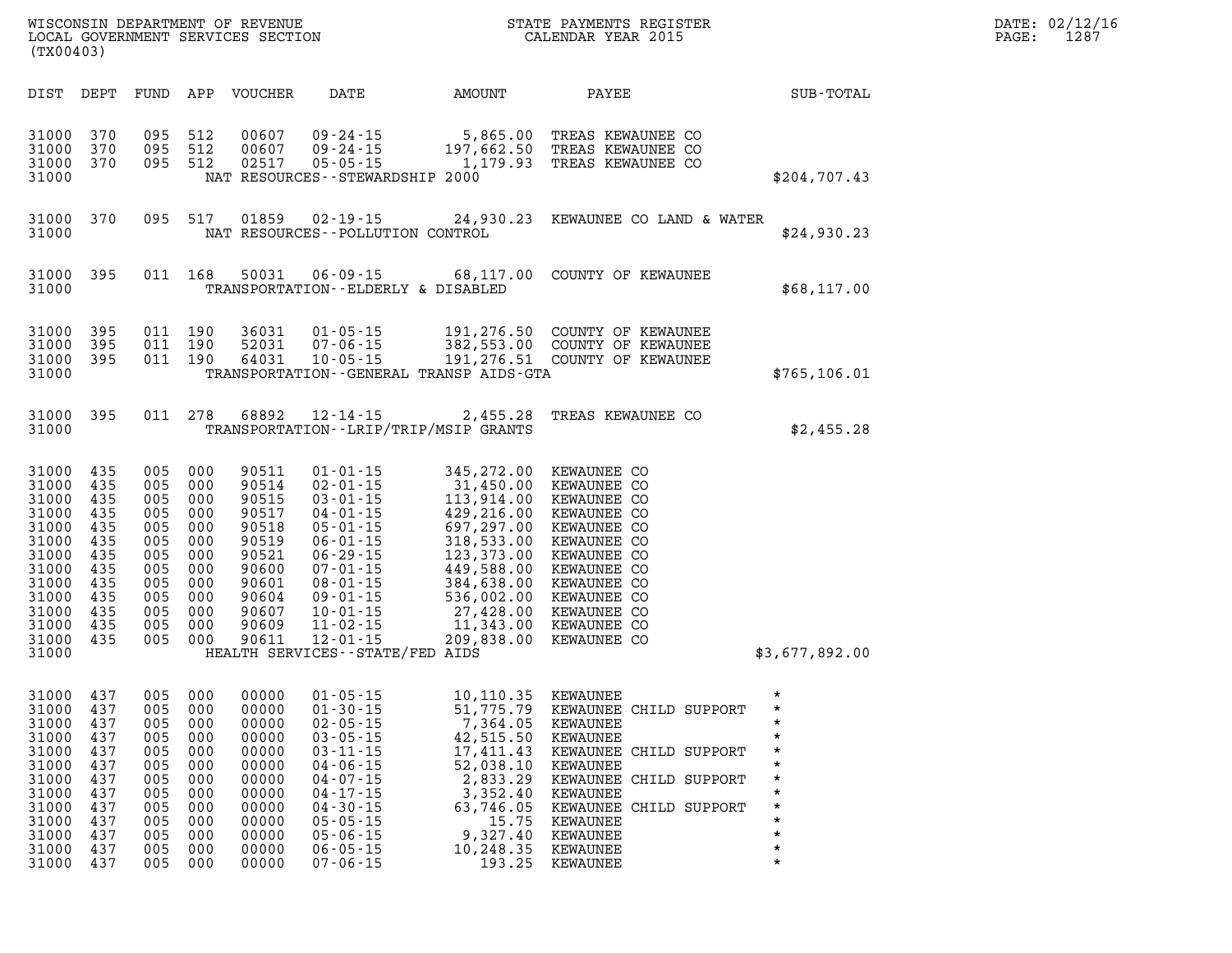| DIST<br>DEPT                                                                                                          | FUND                                          | APP<br>VOUCHER                                                                                               | DATE                                                                                                                       | AMOUNT                                                                                                                            | PAYEE                                                                                                               | SUB-TOTAL                                                                                 |
|-----------------------------------------------------------------------------------------------------------------------|-----------------------------------------------|--------------------------------------------------------------------------------------------------------------|----------------------------------------------------------------------------------------------------------------------------|-----------------------------------------------------------------------------------------------------------------------------------|---------------------------------------------------------------------------------------------------------------------|-------------------------------------------------------------------------------------------|
| 31000<br>437<br>31000<br>437<br>31000<br>437<br>31000<br>437<br>31000<br>437<br>31000<br>437<br>31000<br>437<br>31000 | 005<br>005<br>005<br>005<br>005<br>005<br>005 | 00000<br>000<br>00000<br>000<br>000<br>00000<br>00000<br>000<br>000<br>00000<br>00000<br>000<br>000<br>00000 | $07 - 20 - 15$<br>$07 - 30 - 15$<br>$08 - 14 - 15$<br>$08 - 21 - 15$<br>$09 - 08 - 15$<br>$09 - 14 - 15$<br>$10 - 05 - 15$ | 10,454.20<br>59,496.78<br>4,563.20<br>141.00<br>10,822.39<br>210,305.00<br>9,192.76<br>CHILDREN & FAMILIES - - STATE/FEDERAL AIDS | KEWAUNEE<br>KEWAUNEE CHILD SUPPORT<br><b>KEWAUNEE</b><br>KEWAUNEE CHILD SUPPORT<br>KEWAUNEE<br>KEWAUNEE<br>KEWAUNEE | $\star$<br>$\star$<br>$\star$<br>$\star$<br>$\star$<br>$\star$<br>$\star$<br>\$575,907.04 |
| 455<br>31000<br>31000                                                                                                 | 002                                           | 202<br>01196                                                                                                 | $09 - 25 - 15$                                                                                                             | 1,095.60<br>JUSTICE -- LAW ENFORCEMENT TRAINING REIMB                                                                             | TREAS KEWAUNEE CO                                                                                                   | \$1,095.60                                                                                |
| 455<br>31000<br>31000                                                                                                 | 002                                           | 221<br>14                                                                                                    | $07 - 21 - 15$                                                                                                             | 400.00<br>JUSTICE -- LAW ENFORCEMENT SERVICES AID                                                                                 | TREAS KEWAUNEE CO                                                                                                   | \$400.00                                                                                  |
| 31000<br>455<br>31000<br>455<br>31000                                                                                 | 002<br>002                                    | 231<br>01196<br>231<br>14<br>JUSTICE - - LAW ENFORCEMENT TRAINING                                            | $09 - 25 - 15$                                                                                                             | 721.20<br>09-25-15 721.20<br>04-08-15 5,760.00                                                                                    | TREAS KEWAUNEE CO<br>TREAS KEWAUNEE CO                                                                              | \$6,481.20                                                                                |
| 455<br>31000<br>31000<br>455<br>31000                                                                                 | 002<br>002                                    | 532<br>04<br>532<br>12                                                                                       | $03 - 09 - 15$                                                                                                             | 13,762.32<br>07-27-15 13,165.03 TREAS KEWAUNEE CO<br>JUSTICE - - VICTIM/WITNESS ASSISTANCE SERV                                   | TREAS KEWAUNEE CO                                                                                                   | \$26,927.35                                                                               |
| 465<br>31000<br>31000                                                                                                 | 002                                           | 308<br>00082                                                                                                 |                                                                                                                            | 08-12-15 1,632.00 TREAS KEWAUNEE CO<br>MILITARY AFFAIRS-EMER MGMT-RESPONSE EOMT                                                   |                                                                                                                     | \$1,632.00                                                                                |
| 31000<br>465<br>31000                                                                                                 | 002                                           | 337                                                                                                          |                                                                                                                            | 01348  06-24-15  5,616.00  TREAS KEWAUNEE CO<br>MILITARY AFFAIRS-EMERGENCY MGMT PLANNING                                          |                                                                                                                     | \$5,616.00                                                                                |
| 31000<br>465<br>31000<br>465<br>31000<br>465<br>31000                                                                 | 002<br>002<br>002                             | 342<br>00024<br>342<br>00912<br>01419<br>342                                                                 | $08 - 13 - 15$<br>$01 - 15 - 15$<br>$06 - 25 - 15$                                                                         | 18,796.88<br>12,986.56<br>12,994.29<br>MILITARY AFFAIRS-EMERGENCY MGMT-FED FUND                                                   | TREAS KEWAUNEE CO<br>TREAS KEWAUNEE CO<br>TREAS KEWAUNEE CO                                                         | \$44,777.73                                                                               |
| 465<br>31000<br>31000                                                                                                 | 002                                           | 350<br>01009                                                                                                 | $06 - 01 - 15$                                                                                                             | 16,067.50<br>MILITARY AFFAIRS--HOMELAND SEC GRANT                                                                                 | TREAS KEWAUNEE CO                                                                                                   | \$16,067.50                                                                               |
| 31000<br>31000                                                                                                        |                                               |                                                                                                              |                                                                                                                            | 465 072 364 00995 01-20-15 4,915.00 TREAS KEWAUNEE CO<br>MILITARY AFFAIRS-EMER MGMT-PLANNING AID                                  |                                                                                                                     | \$4,915.00                                                                                |
| 31000<br>485<br>31000                                                                                                 | 002                                           | 127<br>06034<br>VETERANS AFFAIRS GRANTS                                                                      | $06 - 12 - 15$                                                                                                             |                                                                                                                                   | 1,000.00 TREAS KEWAUNEE CO                                                                                          | \$1,000.00                                                                                |
| 31000 485                                                                                                             |                                               | 082 267<br>06034                                                                                             | $06 - 12 - 15$                                                                                                             |                                                                                                                                   | 4,500.00 TREAS KEWAUNEE CO                                                                                          |                                                                                           |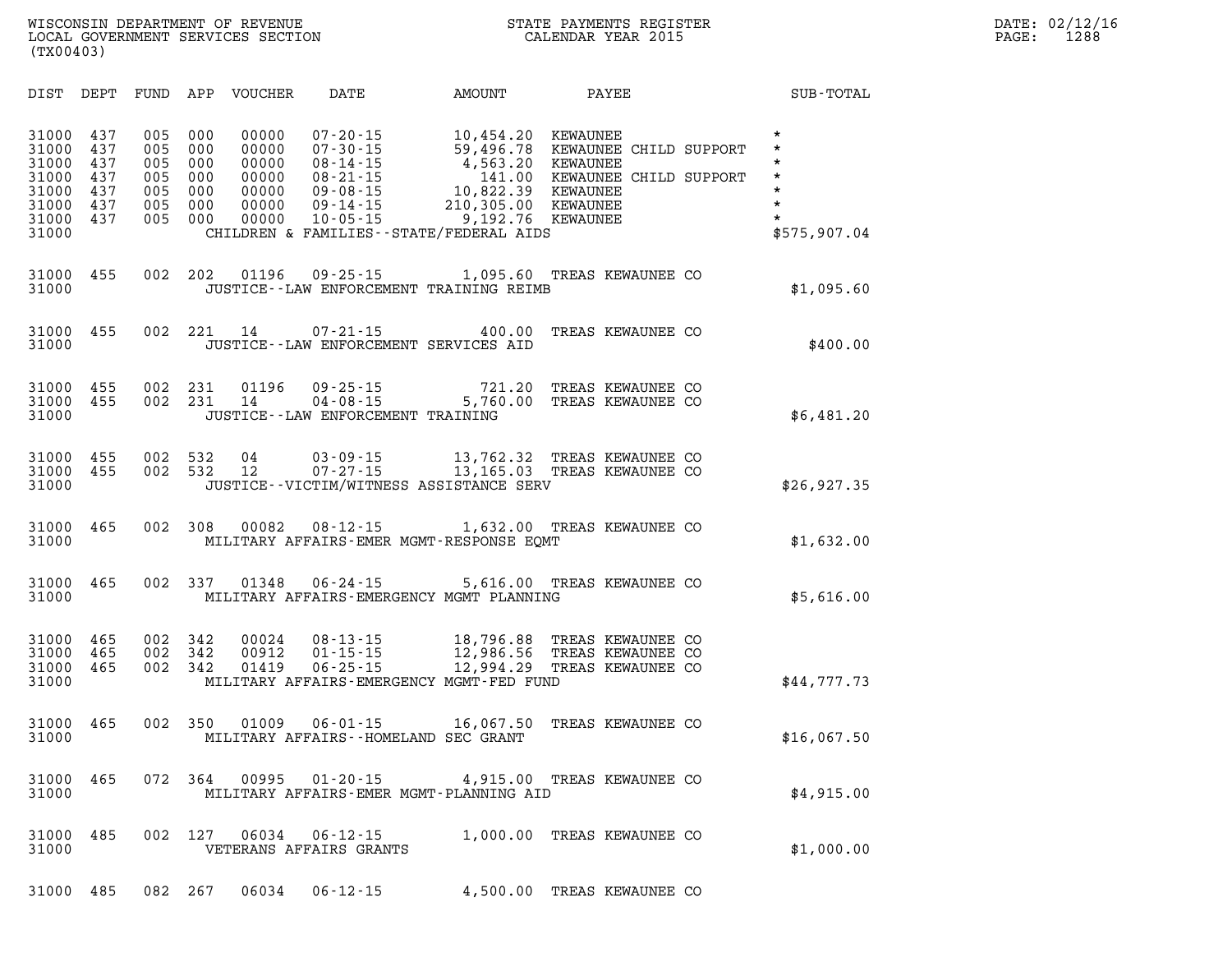| (TX00403)                                                                                                                                                          |                                                                                                              |                                                                                                                    |                                                                                                                              |                                                                                                                                                       |                                                                                                                                                                                                                                                                                                                                                                                                                                                       |                                                           |  |                                                                                                                                                                                                                                                                                                                                       |  |             | PAGE: | DATE: 02/12/16<br>1289 |
|--------------------------------------------------------------------------------------------------------------------------------------------------------------------|--------------------------------------------------------------------------------------------------------------|--------------------------------------------------------------------------------------------------------------------|------------------------------------------------------------------------------------------------------------------------------|-------------------------------------------------------------------------------------------------------------------------------------------------------|-------------------------------------------------------------------------------------------------------------------------------------------------------------------------------------------------------------------------------------------------------------------------------------------------------------------------------------------------------------------------------------------------------------------------------------------------------|-----------------------------------------------------------|--|---------------------------------------------------------------------------------------------------------------------------------------------------------------------------------------------------------------------------------------------------------------------------------------------------------------------------------------|--|-------------|-------|------------------------|
| DIST DEPT                                                                                                                                                          |                                                                                                              |                                                                                                                    |                                                                                                                              | FUND APP VOUCHER                                                                                                                                      | DATE AMOUNT PAYEE                                                                                                                                                                                                                                                                                                                                                                                                                                     |                                                           |  |                                                                                                                                                                                                                                                                                                                                       |  | SUB-TOTAL   |       |                        |
| 31000                                                                                                                                                              |                                                                                                              |                                                                                                                    |                                                                                                                              |                                                                                                                                                       | VETERANS AFFAIRS--GRANTS TO COUNTIES                                                                                                                                                                                                                                                                                                                                                                                                                  |                                                           |  |                                                                                                                                                                                                                                                                                                                                       |  | \$4,500.00  |       |                        |
| 31000 485<br>31000                                                                                                                                                 |                                                                                                              |                                                                                                                    |                                                                                                                              | 082 280 02996                                                                                                                                         | 01-02-15 308.38 TREAS KEWAUNEE CO<br>VETERANS AFFAIRS - - GRANTS                                                                                                                                                                                                                                                                                                                                                                                      |                                                           |  |                                                                                                                                                                                                                                                                                                                                       |  | \$308.38    |       |                        |
| 31000 485<br>31000                                                                                                                                                 |                                                                                                              |                                                                                                                    |                                                                                                                              | 083 370 06034                                                                                                                                         | 06-12-15 4,500.00 TREAS KEWAUNEE CO<br>VETERANS AFFAIRS -- GRANTS TO COUNTIES                                                                                                                                                                                                                                                                                                                                                                         |                                                           |  |                                                                                                                                                                                                                                                                                                                                       |  | \$4,500.00  |       |                        |
| 31000<br>31000<br>31000<br>31000<br>31000<br>31000<br>31000<br>31000<br>31000<br>31000<br>31000<br>31000<br>31000<br>31000<br>31000                                | 505<br>505<br>505<br>505<br>505<br>505<br>505<br>505<br>505<br>505<br>505<br>505<br>505<br>505               | 002 155<br>002<br>002 155<br>002<br>002<br>002<br>002<br>002<br>002<br>002<br>002 155<br>002<br>002 155<br>002 155 | 155<br>155<br>155<br>155<br>155<br>155<br>155<br>155<br>155                                                                  | 60062<br>60102<br>60424<br>60424<br>60492<br>60492<br>60627<br>60627<br>60663<br>60663<br>60709<br>60709<br>60787<br>60787                            | 08-25-15<br>09-09-15<br>01-23-15<br>01-23-15<br>01-23-15<br>02-10-15<br>02-10-15<br>02-10-15<br>2,167.07<br>02-10-15<br>2,167.07<br>04-07-15<br>2,253.67<br>04-07-15<br>2,253.67<br>04-07-15<br>2,267.93<br>04-23-15<br>04-23-15<br>04-23-15<br>05-21-15<br>2,433.02<br>05<br>DOA-HOUSING ASSISTANCE-FEDERAL FUNDS                                                                                                                                    |                                                           |  | TREAS KEWAUNEE CO<br>TREAS KEWAUNEE CO<br>TREAS KEWAUNEE CO<br>TREAS KEWAUNEE CO<br>TREAS KEWAUNEE CO<br>TREAS KEWAUNEE CO<br>TREAS KEWAUNEE CO<br>TREAS KEWAUNEE CO<br>TREAS KEWAUNEE CO<br>TREAS KEWAUNEE CO<br>TREAS KEWAUNEE CO<br>TREAS KEWAUNEE CO<br>TREAS KEWAUNEE CO<br>TREAS KEWAUNEE CO                                    |  | \$26,324.00 |       |                        |
| 31000<br>31000<br>31000<br>31000<br>31000<br>31000<br>31000<br>31000<br>31000<br>31000<br>31000<br>31000<br>31000<br>31000 505<br>31000<br>31000<br>31000<br>31000 | 505<br>505<br>505<br>505<br>505<br>505<br>505<br>505<br>505<br>505<br>505<br>505<br>505<br>505<br>505<br>505 | 035<br>035<br>035<br>035<br>035<br>035<br>035<br>035<br>035<br>035<br>035<br>035 371<br>035                        | 371<br>371<br>371<br>371<br>371<br>371<br>371<br>371<br>371<br>371<br>371<br>371<br>035 371<br>035 371<br>035 371<br>035 371 | 60062<br>60102<br>60424<br>60424<br>60424<br>60492<br>60492<br>60492<br>60627<br>60627<br>60627<br>60663<br>60663<br>60709<br>60709<br>60709<br>60787 | $\begin{array}{cccc} 08\texttt{-}25\texttt{-}15 & 765.80 \\ 09\texttt{-}09\texttt{-}15 & 263.42 \\ 01\texttt{-}23\texttt{-}15 & 750.09 \\ 01\texttt{-}23\texttt{-}15 & 996.23 \\ 01\texttt{-}23\texttt{-}15 & 1,149.86 \\ 02\texttt{-}10\texttt{-}15 & 810.44 \\ 02\texttt{-}10\texttt{-}15 & 1,817.63 \\ 04\texttt{-}07\texttt{-}15 & 1,036.27$<br>$05 - 21 - 15$<br>$05 - 21 - 15$<br>$05 - 21 - 15$<br>$06 - 08 - 15$<br>DOA--PUBLIC BENEFITS FUND | 1,234.96 TREAS KEWAUNEE CO<br>1,874.94 TREAS KEWAUNEE CO  |  | TREAS KEWAUNEE CO<br>TREAS KEWAUNEE CO<br>TREAS KEWAUNEE CO<br>TREAS KEWAUNEE CO<br>TREAS KEWAUNEE CO<br>TREAS KEWAUNEE CO<br>TREAS KEWAUNEE CO<br>TREAS KEWAUNEE CO<br>TREAS KEWAUNEE CO<br>TREAS KEWAUNEE CO<br>TREAS KEWAUNEE CO<br>TREAS KEWAUNEE CO<br>TREAS KEWAUNEE CO<br>612.64 TREAS KEWAUNEE CO<br>843.24 TREAS KEWAUNEE CO |  | \$16,099.00 |       |                        |
| 31000<br>31000<br>31000                                                                                                                                            | 505<br>505                                                                                                   |                                                                                                                    | 089 166<br>089 166                                                                                                           | 04924<br>07563                                                                                                                                        | $01 - 21 - 15$<br>$04 - 22 - 15$<br>DOA--LAND INFORMATION FUND                                                                                                                                                                                                                                                                                                                                                                                        | 1,000.00 TREAS KEWAUNEE CO<br>73,000.00 TREAS KEWAUNEE CO |  |                                                                                                                                                                                                                                                                                                                                       |  | \$74,000.00 |       |                        |
| 31000 835                                                                                                                                                          |                                                                                                              |                                                                                                                    |                                                                                                                              | 002 105 43720                                                                                                                                         | 07-27-15                                                                                                                                                                                                                                                                                                                                                                                                                                              | 220,301.01 TREAS KEWAUNEE CO                              |  |                                                                                                                                                                                                                                                                                                                                       |  |             |       |                        |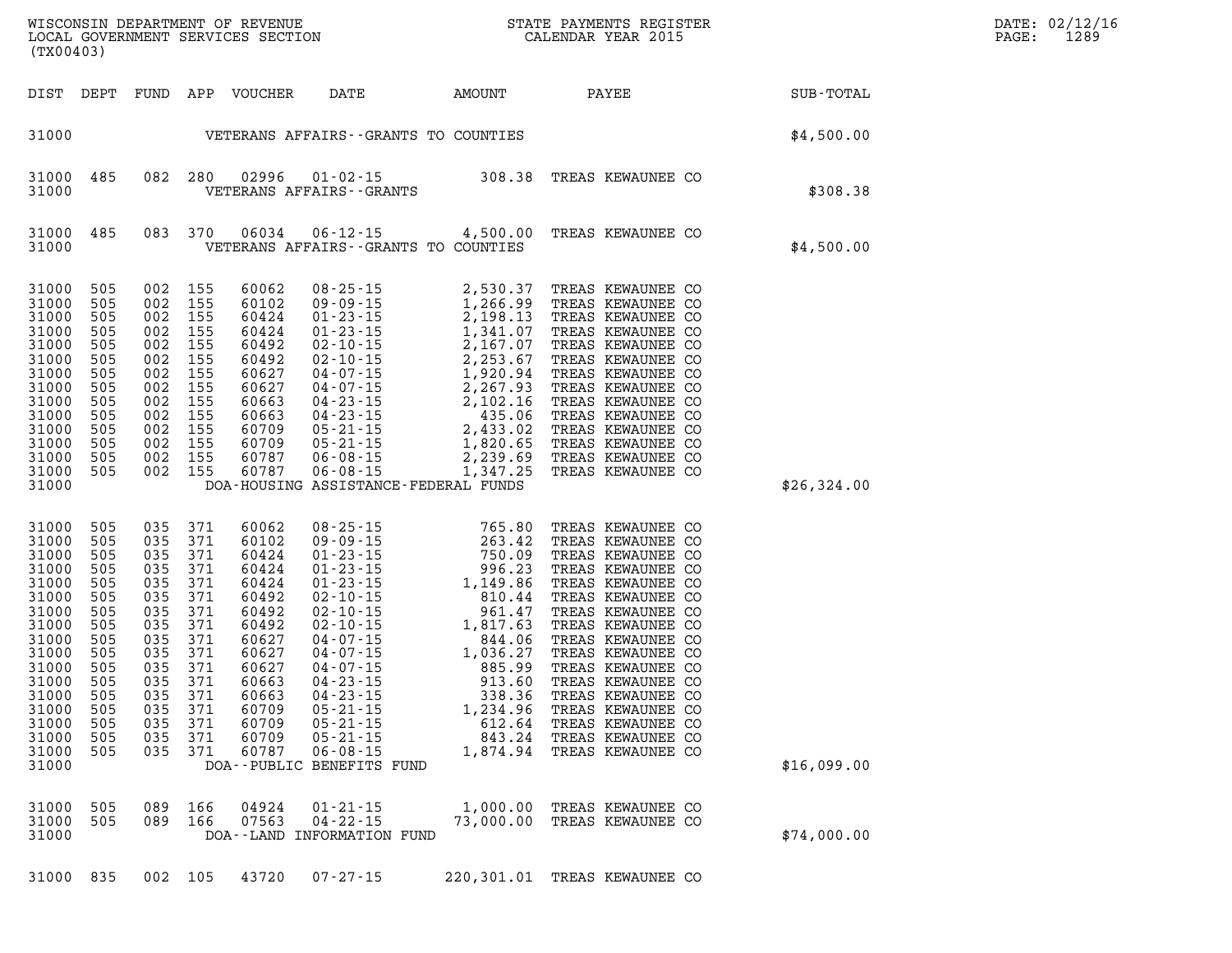| (TX00403)               |            |            |            | WISCONSIN DEPARTMENT OF REVENUE<br>LOCAL GOVERNMENT SERVICES SECTION |                                             | STATE PAYMENTS REGISTER<br>CALENDAR YEAR 2015                           | DATE: 02/12/16<br>PAGE:<br>1290                   |                |  |
|-------------------------|------------|------------|------------|----------------------------------------------------------------------|---------------------------------------------|-------------------------------------------------------------------------|---------------------------------------------------|----------------|--|
| DIST                    | DEPT       | FUND       | APP        | VOUCHER                                                              | DATE                                        | AMOUNT                                                                  | PAYEE                                             | SUB-TOTAL      |  |
| 31000                   |            |            |            |                                                                      | REVENUE--STATE SHARED REVENUES              |                                                                         |                                                   | \$220,301.01   |  |
| 31000<br>31000          | 835        | 002        | 109        | 01031                                                                | 07-27-15<br>REVENUE--EXEMPT COMPUTER AID    | 21,306.00                                                               | TREAS KEWAUNEE CO                                 | \$21,306.00    |  |
| 31000<br>31000<br>31000 | 835<br>835 | 002<br>002 | 302<br>302 | 10045<br>11045                                                       | 07-27-15                                    | $07 - 27 - 15$ 2,096,521.61<br>REVENUE-FIRST DOLLAR/SCHOOL LEVY CREDITS | TREAS KEWAUNEE CO<br>570,065.75 TREAS KEWAUNEE CO | \$2,666,587.36 |  |
| 31000<br>31000          | 835        | 021        | 363        | 37184                                                                | $03 - 23 - 15$<br>REVENUE--LOTTERY CREDIT - | 656,864.87                                                              | TREAS KEWAUNEE CO                                 | \$656,864.87   |  |
| 31000                   |            |            |            |                                                                      | DISTRICT TOTAL APPROPRIATIONS               |                                                                         |                                                   | \$9,352,380.40 |  |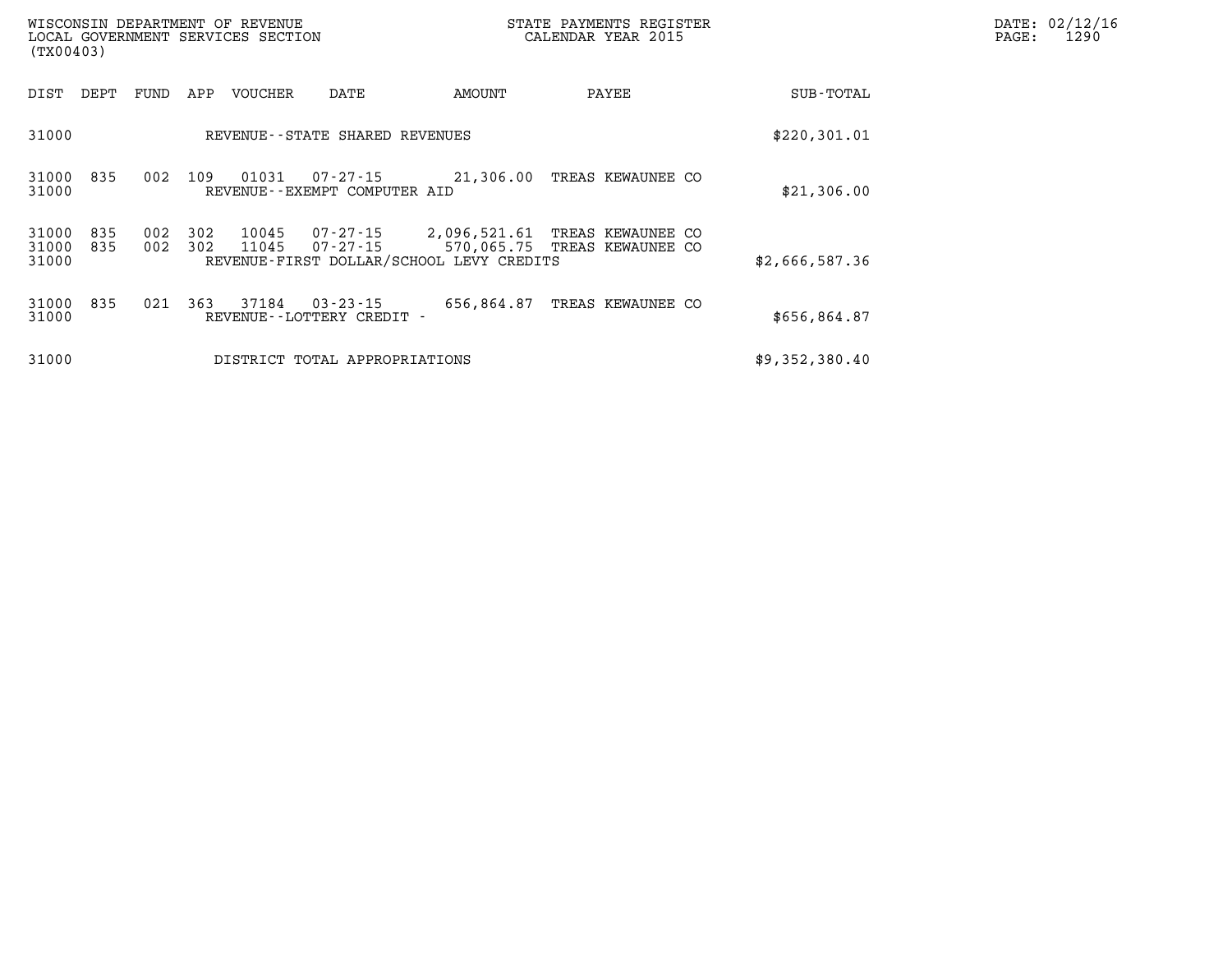| DATE: | 02/12/16 |
|-------|----------|
| PAGE: | 1291     |

| WISCONSIN DEPARTMENT OF REVENUE<br>(TX00403)                                                      | LOCAL GOVERNMENT SERVICES SECTION                                                                                                                                               | STATE PAYMENTS REGISTER<br>CALENDAR YEAR 2015                                                                                |               |
|---------------------------------------------------------------------------------------------------|---------------------------------------------------------------------------------------------------------------------------------------------------------------------------------|------------------------------------------------------------------------------------------------------------------------------|---------------|
| DEPT<br>FUND<br>DIST                                                                              | APP<br>VOUCHER<br>DATE                                                                                                                                                          | AMOUNT<br>PAYEE                                                                                                              | SUB-TOTAL     |
| 002<br>31002<br>165<br>31002                                                                      | 225<br>00777 06-25-15 3,126.21<br>SAFETY/PROF SERV--FIRE INSURANCE DUES                                                                                                         | TREAS TN AHNAPEE                                                                                                             | \$3,126.21    |
| 31002<br>370<br>002<br>002<br>370<br>31002<br>31002                                               | 503<br>17561<br>$01 - 12 - 15$<br>503<br>18107 01-30-15 3,489.92<br>NAT RESOURCES--AIDS IN LIEU OF TAXES                                                                        | 3,626.61<br>TREAS TN AHNAPEE<br>TREAS TN AHNAPEE                                                                             | \$7, 116.53   |
| 370<br>012<br>31002<br>31002                                                                      | 571<br>39056<br>$06 - 02 - 15$<br>NAT RESOURCES - - FOREST CROP/MFL/CO FOREST                                                                                                   | 208.97<br>TREAS TN AHNAPEE                                                                                                   | \$208.97      |
| 31002<br>370<br>012<br>31002                                                                      | 579<br>20359<br>$04 - 03 - 15$<br>NAT RESOURCES--AIDS IN LIEU OF TAXES                                                                                                          | 24.63<br>TREAS TN AHNAPEE                                                                                                    | \$24.63       |
| 31002<br>370<br>074<br>31002                                                                      | 670<br>42696<br>$05 - 29 - 15$<br>NAT RESOURCES - - RU RECYCLING GRANT                                                                                                          | 1,737.47<br>TREAS TN AHNAPEE                                                                                                 | \$1,737.47    |
| 31002<br>395<br>011<br>395<br>011<br>31002<br>31002<br>395<br>011<br>31002<br>395<br>011<br>31002 | 191<br>38780<br>$01 - 05 - 15$<br>191<br>46780<br>$04 - 06 - 15$<br>191<br>54780<br>$07 - 06 - 15$<br>191<br>66780<br>$10 - 05 - 15$<br>TRANSPORTATION--GENERAL TRANSP AIDS-GTA | 26,589.15<br>TOWN OF AHNAPEE<br>26,589.15<br>TOWN OF AHNAPEE<br>26,589.15<br>TOWN OF AHNAPEE<br>26,589.15<br>TOWN OF AHNAPEE | \$106, 356.60 |
| 002<br>31002<br>835<br>31002                                                                      | 105<br>43706<br>07-27-15<br>REVENUE - - STATE SHARED REVENUES                                                                                                                   | 6,448.30<br>TREAS TN AHNAPEE                                                                                                 | \$6,448.30    |
| 31002<br>835<br>002<br>31002                                                                      | 109<br>02728<br>$07 - 27 - 15$<br>REVENUE - - EXEMPT COMPUTER AID                                                                                                               | 5.00<br>TREAS TN AHNAPEE                                                                                                     | \$5.00        |
| 31002                                                                                             | DISTRICT TOTAL APPROPRIATIONS                                                                                                                                                   |                                                                                                                              | \$125,023.71  |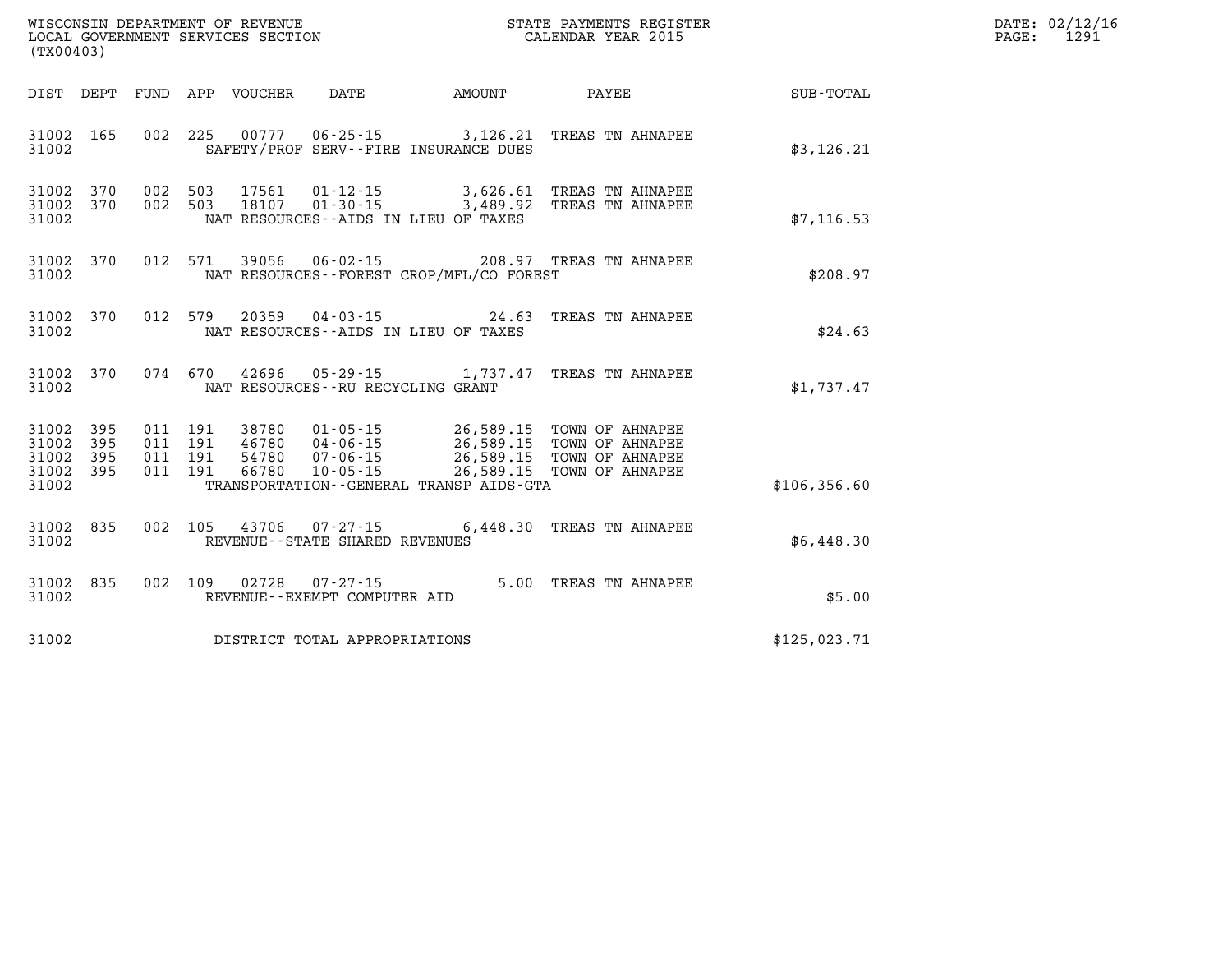| (TX00403)                                             |           |         |                               |                                 |                                |                                                                                                                                                                                                                                     |                                                                                |              | DATE: 02/12/16<br>1292<br>$\mathtt{PAGE}$ : |
|-------------------------------------------------------|-----------|---------|-------------------------------|---------------------------------|--------------------------------|-------------------------------------------------------------------------------------------------------------------------------------------------------------------------------------------------------------------------------------|--------------------------------------------------------------------------------|--------------|---------------------------------------------|
|                                                       |           |         |                               | DIST DEPT FUND APP VOUCHER DATE |                                | <b>AMOUNT</b>                                                                                                                                                                                                                       | <b>PAYEE</b> PAYEE                                                             | SUB-TOTAL    |                                             |
| 31004                                                 | 31004 165 |         |                               |                                 |                                | SAFETY/PROF SERV--FIRE INSURANCE DUES                                                                                                                                                                                               | 002 225 00778 06-25-15 3,202.38 TREAS TN CARLTON                               | \$3,202.38   |                                             |
| 31004                                                 |           |         |                               |                                 |                                | NAT RESOURCES-SEVERANCE/YIELD/WITHDRAWAL                                                                                                                                                                                            | 31004 370 000 001 05DNR 09-28-15 155.96 TREAS TOWN CARLTON                     | \$155.96     |                                             |
| 31004                                                 |           |         |                               |                                 |                                | NAT RESOURCES--AIDS IN LIEU OF TAXES                                                                                                                                                                                                | 31004 370 002 503 17562 01-12-15 1,798.79 TREAS TN CARLTON<br>80.08 TOWN SHARE | \$1,798.79   |                                             |
| 31004                                                 | 31004 370 |         |                               |                                 |                                | NAT RESOURCES - - FOREST CROP/MFL/CO FOREST                                                                                                                                                                                         | 012 571 39057 06-02-15 28.42 TREAS TN CARLTON                                  | \$28.42      |                                             |
| 31004                                                 |           |         |                               |                                 |                                | NAT RESOURCES--RU RECYCLING GRANT                                                                                                                                                                                                   | 31004 370 074 670 42697 05-29-15 1,662.96 TREAS TN CARLTON                     | \$1,662.96   |                                             |
| 31004 395<br>31004<br>31004 395<br>31004 395<br>31004 | 395       | 011 191 | 011 191<br>011 191<br>011 191 |                                 |                                | 38781  01-05-15  28,675.54  TOWN OF CARLTON<br>46781  04-06-15  28,675.54  TOWN OF CARLTON<br>54781  07-06-15  28,675.54  TOWN OF CARLTON<br>66781  10-05-15  28,675.56  TOWN OF CARLTON<br>TRANSPORTATION--GENERAL TRANSP AIDS-GTA |                                                                                | \$114,702.18 |                                             |
| 31004                                                 | 31004 835 |         |                               |                                 | REVENUE--STATE SHARED REVENUES |                                                                                                                                                                                                                                     | 002 105 43707 07-27-15 60,843.64 TREAS TN CARLTON                              | \$60,843.64  |                                             |
| 31004                                                 | 31004 835 |         |                               |                                 | REVENUE--EXEMPT COMPUTER AID   |                                                                                                                                                                                                                                     | 002 109 02729 07-27-15 139.00 TREAS TN CARLTON                                 | \$139.00     |                                             |
| 31004                                                 |           |         |                               |                                 | DISTRICT TOTAL APPROPRIATIONS  |                                                                                                                                                                                                                                     |                                                                                | \$182,533.33 |                                             |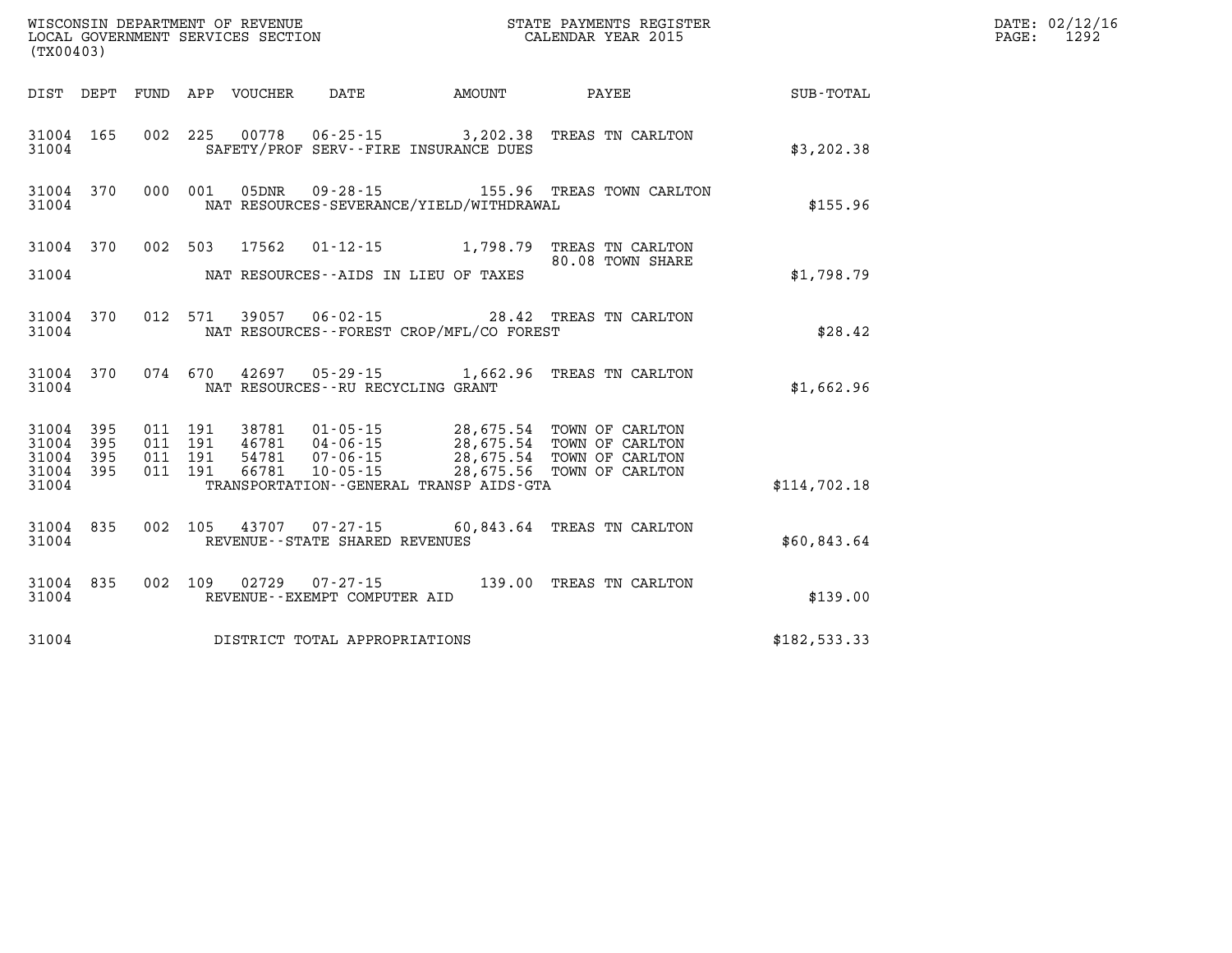|                                                   | (TX00403)  |                                          |         |                            |                                                  |                                                                                                                                                                                                                             |                                                                 | DATE: 02/12/16<br>$\mathtt{PAGE:}$<br>1293 |  |
|---------------------------------------------------|------------|------------------------------------------|---------|----------------------------|--------------------------------------------------|-----------------------------------------------------------------------------------------------------------------------------------------------------------------------------------------------------------------------------|-----------------------------------------------------------------|--------------------------------------------|--|
|                                                   |            |                                          |         | DIST DEPT FUND APP VOUCHER | DATE                                             | <b>AMOUNT</b>                                                                                                                                                                                                               | PAYEE                                                           | SUB-TOTAL                                  |  |
| 31006 165<br>31006                                |            |                                          |         |                            |                                                  | 002 225 00779 06-25-15 3,559.06<br>SAFETY/PROF SERV--FIRE INSURANCE DUES                                                                                                                                                    | TREAS TN CASCO                                                  | \$3,559.06                                 |  |
| 31006 370<br>31006                                |            | 000 001                                  |         |                            |                                                  | NAT RESOURCES-SEVERANCE/YIELD/WITHDRAWAL                                                                                                                                                                                    | 05DNR  09-28-15  338.80 TREAS TOWN CASCO                        | \$338.80                                   |  |
| 31006 370<br>31006                                |            |                                          |         |                            |                                                  | NAT RESOURCES--AIDS IN LIEU OF TAXES                                                                                                                                                                                        | 002 503 17563 01-12-15 6,380.67 TREAS TN CASCO                  | \$6,380.67                                 |  |
| 31006                                             | 31006 370  |                                          | 012 571 |                            |                                                  | NAT RESOURCES - - FOREST CROP/MFL/CO FOREST                                                                                                                                                                                 | 39058  06-02-15  337.75  TREAS  TN CASCO                        | \$337.75                                   |  |
| 31006 370<br>31006 370<br>31006 370<br>31006      |            | 012 579<br>012 579<br>012 579            |         | 20360<br>20360<br>20360    |                                                  | 04 - 03 - 15 363 . 70<br>04 - 03 - 15 27 . 43<br>04 - 03 - 15 182 . 13<br>NAT RESOURCES--AIDS IN LIEU OF TAXES                                                                                                              | 363.70 TREAS TN CASCO<br>27.43 TREAS TN CASCO<br>TREAS TN CASCO | \$573.26                                   |  |
| 31006                                             | 31006 370  |                                          | 074 670 |                            | NAT RESOURCES - - RU RECYCLING GRANT             |                                                                                                                                                                                                                             | 42698 05-29-15 1,968.12 TREAS TN CASCO                          | \$1,968.12                                 |  |
| 31006 395<br>31006<br>31006<br>31006 395<br>31006 | 395<br>395 | 011 191<br>011 191<br>011 191<br>011 191 |         |                            |                                                  | 38782  01-05-15  25,003.71  TOWN OF CASCO<br>46782  04-06-15  25,003.71  TOWN OF CASCO<br>54782  07-06-15  25,003.71  TOWN OF CASCO<br>66782  10-05-15  25,003.71  TOWN OF CASCO<br>TRANSPORTATION--GENERAL TRANSP AIDS-GTA |                                                                 | \$100,014.84                               |  |
| 31006 835<br>31006                                |            | 002 105                                  |         |                            | 43708 07-27-15<br>REVENUE--STATE SHARED REVENUES |                                                                                                                                                                                                                             | 7,917.90 TREAS TN CASCO                                         | \$7,917.90                                 |  |
| 31006                                             | 31006 835  | 002 109                                  |         |                            | 02730 07-27-15<br>REVENUE--EXEMPT COMPUTER AID   |                                                                                                                                                                                                                             | 37.00 TREAS TN CASCO                                            | \$37.00                                    |  |
| 31006                                             |            |                                          |         |                            | DISTRICT TOTAL APPROPRIATIONS                    |                                                                                                                                                                                                                             |                                                                 | \$121,127.40                               |  |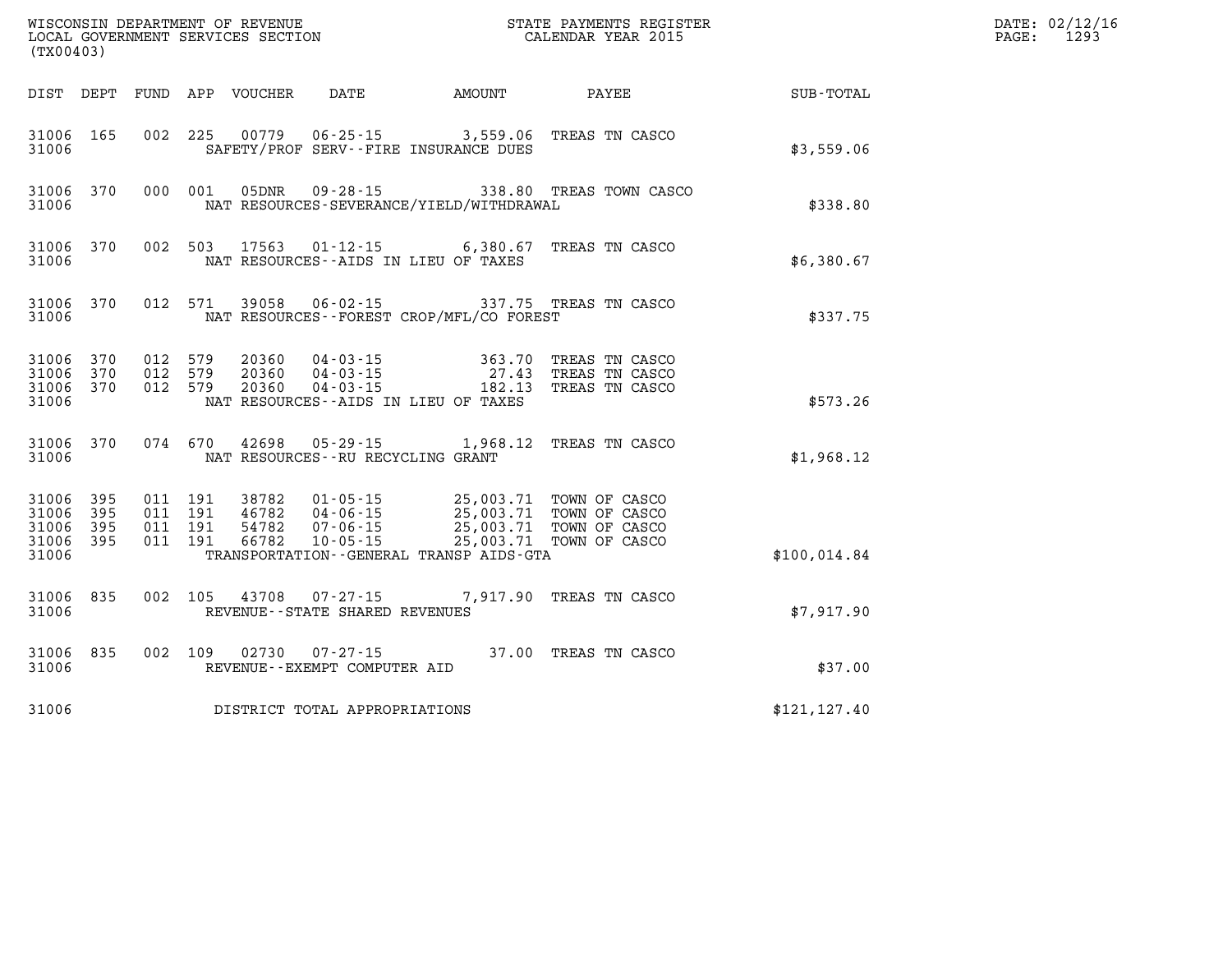| (TX00403)                                     |                   |         |                            | WISCONSIN DEPARTMENT OF REVENUE<br>LOCAL GOVERNMENT SERVICES SECTION<br>(TYO0402) |                                             | STATE PAYMENTS REGISTER<br>CALENDAR YEAR 2015                                                                                                                                                                                                                                                                                                              |              | DATE: 02/12/16<br>1294<br>$\mathtt{PAGE}$ : |
|-----------------------------------------------|-------------------|---------|----------------------------|-----------------------------------------------------------------------------------|---------------------------------------------|------------------------------------------------------------------------------------------------------------------------------------------------------------------------------------------------------------------------------------------------------------------------------------------------------------------------------------------------------------|--------------|---------------------------------------------|
|                                               |                   |         | DIST DEPT FUND APP VOUCHER | DATE                                                                              | <b>AMOUNT</b>                               | PAYEE                                                                                                                                                                                                                                                                                                                                                      | SUB-TOTAL    |                                             |
| 31008<br>31008                                | 165               |         |                            |                                                                                   | SAFETY/PROF SERV--FIRE INSURANCE DUES       | 002 225 00780 06-25-15 3,317.35 TREAS TN FRANKLIN                                                                                                                                                                                                                                                                                                          | \$3,317.35   |                                             |
| 31008<br>31008<br>31008                       | 370<br>370        | 000 001 |                            |                                                                                   | NAT RESOURCES-SEVERANCE/YIELD/WITHDRAWAL    | 01DNR  04-09-15  99.86 TREAS TOWN FRANKLIN<br>000 001 04DNR 06-03-15 229.03 TREAS TOWN FRANKLIN                                                                                                                                                                                                                                                            | \$328.89     |                                             |
| 31008 370<br>31008                            |                   |         |                            |                                                                                   | NAT RESOURCES - - FOREST CROP/MFL/CO FOREST | 012 571 39059 06-02-15 247.53 TREAS TN FRANKLIN                                                                                                                                                                                                                                                                                                            | \$247.53     |                                             |
| 31008 370<br>31008                            |                   |         |                            | NAT RESOURCES -- RU RECYCLING GRANT                                               |                                             | 074 670 42699 05-29-15 375.00 TREAS TN FRANKLIN                                                                                                                                                                                                                                                                                                            | \$375.00     |                                             |
| 31008<br>31008<br>31008<br>31008 395<br>31008 | 395<br>395<br>395 |         |                            |                                                                                   | TRANSPORTATION--GENERAL TRANSP AIDS-GTA     | $\begin{array}{cccc} 011 & 191 & 38783 & 01\texttt{-}05\texttt{-}15 & 28,114.03 & \texttt{TOWN OF FRANKLIN} \\ 011 & 191 & 46783 & 04\texttt{-}06\texttt{-}15 & 28,114.03 & \texttt{TOWN OF FRANKLIN} \\ 011 & 191 & 54783 & 07\texttt{-}06\texttt{-}15 & 28,114.03 & \texttt{TOWN OF FRANKLIN} \\ 011 & 191 & 66783 & 10\texttt{-}05\texttt{-}15 & 28,11$ | \$112,456.14 |                                             |
| 31008<br>31008                                | 835               |         |                            | REVENUE--STATE SHARED REVENUES                                                    |                                             | 002 105 43709 07-27-15 3,899.04 TREAS TN FRANKLIN                                                                                                                                                                                                                                                                                                          | \$3,899.04   |                                             |
| 31008<br>31008                                | 835               |         |                            | REVENUE--EXEMPT COMPUTER AID                                                      |                                             | 002 109 02731 07-27-15 361.00 TREAS TN FRANKLIN                                                                                                                                                                                                                                                                                                            | \$361.00     |                                             |
| 31008                                         |                   |         |                            | DISTRICT TOTAL APPROPRIATIONS                                                     |                                             |                                                                                                                                                                                                                                                                                                                                                            | \$120,984.95 |                                             |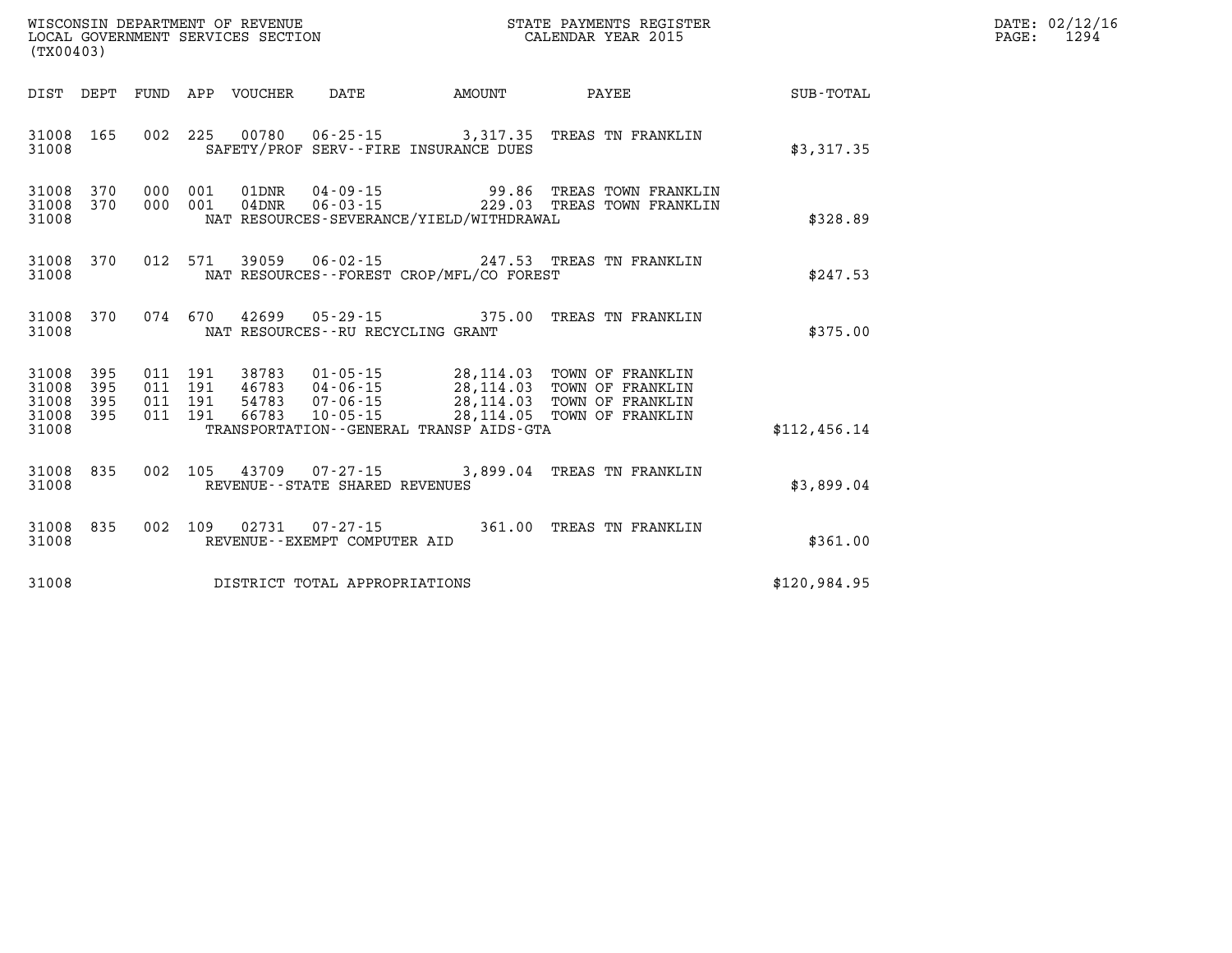| WISCONSIN DEPARTMENT OF REVENUE<br>LOCAL GOVERNMENT SERVICES SECTION CALENDAR YEAR 2015<br>(TX00403) |           |  |  |  |                                   |                                              |                                                                                                                                                                                                                                                                                                                                    |                                                    | DATE: 02/12/16<br>PAGE: 1295 |
|------------------------------------------------------------------------------------------------------|-----------|--|--|--|-----------------------------------|----------------------------------------------|------------------------------------------------------------------------------------------------------------------------------------------------------------------------------------------------------------------------------------------------------------------------------------------------------------------------------------|----------------------------------------------------|------------------------------|
|                                                                                                      |           |  |  |  |                                   |                                              |                                                                                                                                                                                                                                                                                                                                    | DIST DEPT FUND APP VOUCHER DATE AMOUNT PAYEE TOTAL |                              |
| 31010                                                                                                | 31010 165 |  |  |  |                                   | SAFETY/PROF SERV--FIRE INSURANCE DUES        | 002 225 00781 06-25-15 2,921.75 TREAS TN LINCOLN                                                                                                                                                                                                                                                                                   | \$2,921.75                                         |                              |
| 31010                                                                                                |           |  |  |  |                                   | NAT RESOURCES-SEVERANCE/YIELD/WITHDRAWAL     | 31010 370 000 001 05DNR 09-28-15 8,820.38 TREAS TOWN LINCOLN                                                                                                                                                                                                                                                                       | \$8,820.38                                         |                              |
|                                                                                                      |           |  |  |  |                                   |                                              | 31010 370 002 503 17564 01-12-15 441.06 TREAS TN LINCOLN 20.22 TOWN SHARE                                                                                                                                                                                                                                                          |                                                    |                              |
|                                                                                                      |           |  |  |  |                                   | 31010 MAT RESOURCES--AIDS IN LIEU OF TAXES   | 20.22 TOWN SHARE                                                                                                                                                                                                                                                                                                                   | \$441.06                                           |                              |
| 31010                                                                                                | 31010 370 |  |  |  |                                   | NAT RESOURCES--FOREST CROP/MFL/CO FOREST     | 012 571 39060 06-02-15 412.04 TREAS TN LINCOLN                                                                                                                                                                                                                                                                                     | \$412.04                                           |                              |
| 31010                                                                                                |           |  |  |  | NAT RESOURCES--RU RECYCLING GRANT |                                              | 31010 370 074 670 42700 05-29-15 1,127.93 TREAS TN LINCOLN                                                                                                                                                                                                                                                                         | \$1, 127.93                                        |                              |
| 31010 395<br>31010                                                                                   | 395       |  |  |  |                                   |                                              | $\begin{array}{cccc} 011 & 191 & 38784 & 01\cdot 05\cdot 15 & 27\, ,827\, .77 & \text{TOWN OF LINCOLN} \\ 011 & 191 & 46784 & 04\cdot 06\cdot 15 & 27\, ,827\, .77 & \text{TOWN OF LINCOLN} \\ 011 & 191 & 54784 & 07\cdot 06\cdot 15 & 27\, ,827\, .77 & \text{TOWN OF LINCOLN} \\ 011 & 191 & 66784 & 10\cdot 05\cdot 15 & 27\,$ |                                                    |                              |
| 31010 395                                                                                            |           |  |  |  |                                   |                                              |                                                                                                                                                                                                                                                                                                                                    |                                                    |                              |
| 31010 395<br>31010                                                                                   |           |  |  |  |                                   | TRANSPORTATION - - GENERAL TRANSP AIDS - GTA |                                                                                                                                                                                                                                                                                                                                    | \$111,311.10                                       |                              |
| 31010                                                                                                | 31010 835 |  |  |  | REVENUE--STATE SHARED REVENUES    |                                              | 002 105 43710 07-27-15 13,404.21 TREAS TN LINCOLN                                                                                                                                                                                                                                                                                  | \$13,404.21                                        |                              |
| 31010                                                                                                | 31010 835 |  |  |  | REVENUE--EXEMPT COMPUTER AID      |                                              | 002 109 02732 07-27-15 2.00 TREAS TN LINCOLN                                                                                                                                                                                                                                                                                       | \$2.00                                             |                              |
| 31010                                                                                                |           |  |  |  | DISTRICT TOTAL APPROPRIATIONS     |                                              |                                                                                                                                                                                                                                                                                                                                    | \$138,440.47                                       |                              |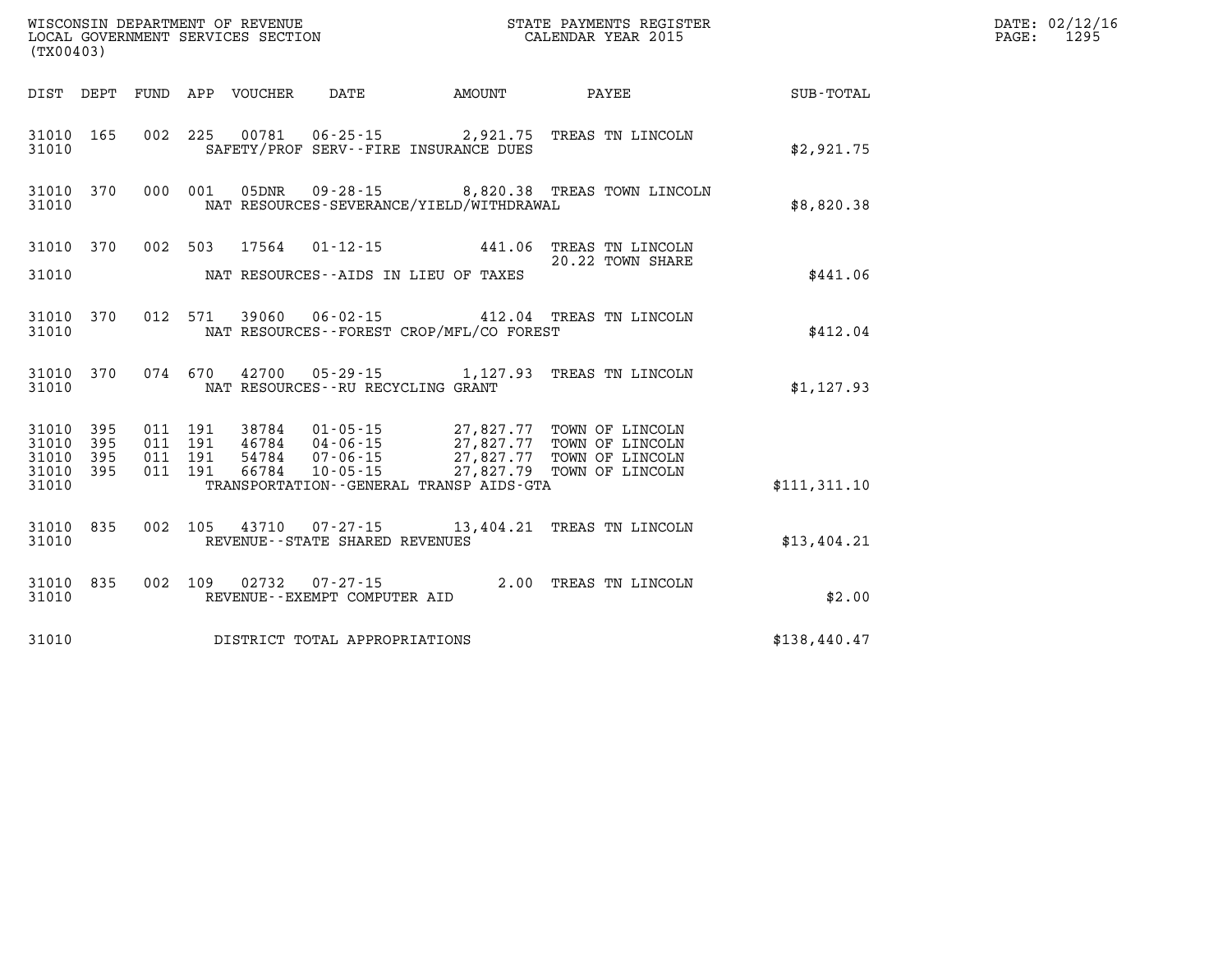|            | DATE: 02/12/16<br>PAGE: 1296 |
|------------|------------------------------|
| UB - TOTAL |                              |

| SUB-TOTAL     | PAYEE                                                                                      | AMOUNT                                                                         | DATE                                                           | VOUCHER                 | FUND APP                 | DEPT                                                 | DIST                                      |
|---------------|--------------------------------------------------------------------------------------------|--------------------------------------------------------------------------------|----------------------------------------------------------------|-------------------------|--------------------------|------------------------------------------------------|-------------------------------------------|
| \$5,118.04    | TREAS TN LUXEMBURG                                                                         | 00782  06-25-15  5,118.04                                                      | SAFETY/PROF SERV--FIRE INSURANCE DUES                          |                         | 002<br>225               | 165                                                  | 31012<br>31012                            |
| \$1,241.24    | TREAS TN LUXEMBURG<br>106.79 TOWN SHARE                                                    | 1,241.24                                                                       | $01 - 12 - 15$<br>NAT RESOURCES--AIDS IN LIEU OF TAXES         | 17565                   | 503                      | 370<br>002                                           | 31012<br>31012                            |
| \$47.31       | 39061  06-02-15  47.31  TREAS TN LUXEMBURG                                                 | NAT RESOURCES - - FOREST CROP/MFL/CO FOREST                                    |                                                                |                         | 012<br>571               | 370                                                  | 31012<br>31012                            |
| \$1,219.87    | 42701  05-29-15  1,219.87  TREAS TN LUXEMBURG                                              |                                                                                | NAT RESOURCES - - RU RECYCLING GRANT                           |                         | 074<br>670               | 370                                                  | 31012<br>31012                            |
| \$385.85      | TREAS TN LUXEMBURG                                                                         | $05 - 29 - 15$ 385.85                                                          | NAT RESOURCES - - RU CONSOLIDATED GRANT                        | 42701                   | 074<br>673               | 370                                                  | 31012<br>31012                            |
| \$127,099.44  | 31,774.86 TOWN OF LUXEMBURG<br>TOWN OF LUXEMBURG<br>TOWN OF LUXEMBURG<br>TOWN OF LUXEMBURG | 31,774.86<br>31,774.86<br>31,774.86<br>TRANSPORTATION--GENERAL TRANSP AIDS-GTA | 01-05-15<br>46785 04-06-15<br>$07 - 06 - 15$<br>$10 - 05 - 15$ | 38785<br>54785<br>66785 | 191<br>191<br>191<br>191 | 395<br>011<br>395<br>011<br>395<br>011<br>395<br>011 | 31012<br>31012<br>31012<br>31012<br>31012 |
| \$6,007.51    | 07-27-15 6,007.51 TREAS TN LUXEMBURG                                                       |                                                                                | REVENUE - - STATE SHARED REVENUES                              | 43711                   | 105                      | 835<br>002                                           | 31012<br>31012                            |
| \$39.00       | TREAS TN LUXEMBURG                                                                         | $07 - 27 - 15$ 39.00                                                           | REVENUE--EXEMPT COMPUTER AID                                   | 02733                   | 002<br>109               | 835                                                  | 31012<br>31012                            |
| \$141, 158.26 |                                                                                            |                                                                                | DISTRICT TOTAL APPROPRIATIONS                                  |                         |                          |                                                      | 31012                                     |

WISCONSIN DEPARTMENT OF REVENUE **STATE PAYMENTS REGISTER**<br>LOCAL GOVERNMENT SERVICES SECTION

LOCAL GOVERNMENT SERVICES SECTION

**(TX00403)**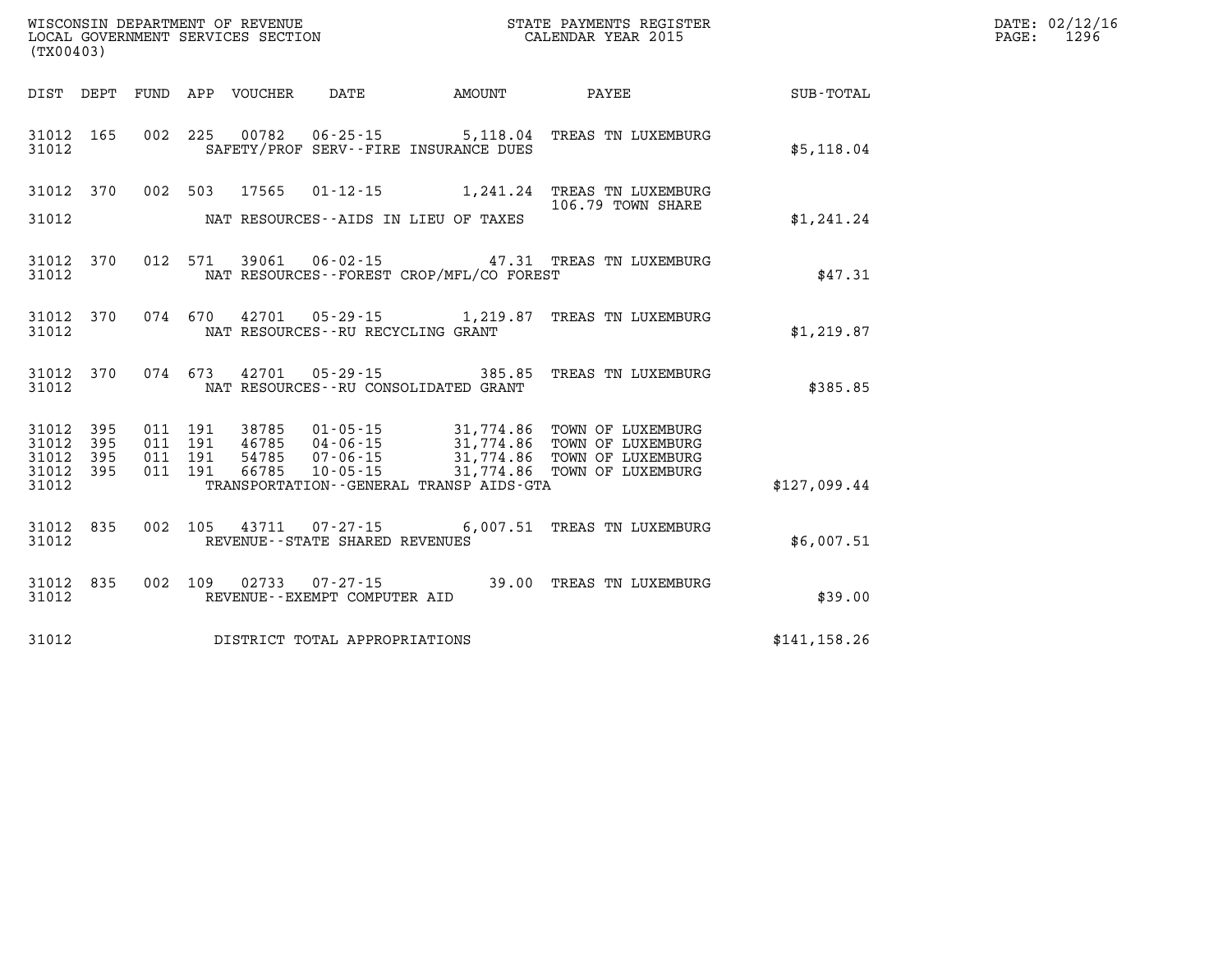| (TX00403)          |                  |  |                                                          |                                          | WISCONSIN DEPARTMENT OF REVENUE<br>LOCAL GOVERNMENT SERVICES SECTION<br>CALENDAR YEAR 2015                                                                                                                               |              | DATE: 02/12/16<br>PAGE: 1297 |
|--------------------|------------------|--|----------------------------------------------------------|------------------------------------------|--------------------------------------------------------------------------------------------------------------------------------------------------------------------------------------------------------------------------|--------------|------------------------------|
|                    |                  |  |                                                          |                                          | DIST DEPT FUND APP VOUCHER DATE AMOUNT PAYEE TOTAL                                                                                                                                                                       |              |                              |
| 31014              |                  |  |                                                          | SAFETY/PROF SERV--FIRE INSURANCE DUES    | 31014 165 002 225 00783 06-25-15 4,882.42 TREAS TN MONTPELIER                                                                                                                                                            | \$4,882.42   |                              |
| 31014              |                  |  |                                                          | NAT RESOURCES--FOREST CROP/MFL/CO FOREST | 31014 370 012 571 39062 06-02-15 141.27 TREAS TN MONTPELIER                                                                                                                                                              | \$141.27     |                              |
| 31014              |                  |  | NAT RESOURCES--AIDS IN LIEU OF TAXES                     |                                          | 31014 370 012 579 20361 04-03-15 36.91 TREAS TN MONTPELIER                                                                                                                                                               | \$36.91      |                              |
|                    | 31014            |  | NAT RESOURCES--RU RECYCLING GRANT                        |                                          | 31014 370 074 670 42702 05-29-15 1,333.22 TREAS TN MONTPELIER                                                                                                                                                            | \$1,333.22   |                              |
|                    | 31014            |  | NAT RESOURCES--RU CONSOLIDATED GRANT                     |                                          | 31014 370 074 673 42702 05-29-15 341.76 TREAS TN MONTPELIER                                                                                                                                                              | \$341.76     |                              |
| 31014 395<br>31014 | 31014 395<br>395 |  |                                                          |                                          | 011 191 38786 01-05-15 26,198.29 TOWN OF MONTPELIER<br>011 191 46786 04-06-15 26,198.29 TOWN OF MONTPELIER<br>011 191 66786 10-05-15 26,198.29 TOWN OF MONTPELIER<br>011 191 66786 10-05-15 26,198.31 TOWN OF MONTPELIER |              |                              |
| 31014 395<br>31014 |                  |  |                                                          | TRANSPORTATION--GENERAL TRANSP AIDS-GTA  |                                                                                                                                                                                                                          | \$104,793.18 |                              |
| 31014              | 31014 835        |  | 002 105 43712 07-27-15<br>REVENUE--STATE SHARED REVENUES |                                          | 5,441.57 TREAS TN MONTPELIER                                                                                                                                                                                             | \$5,441.57   |                              |
|                    |                  |  | 31014 REVENUE - EXEMPT COMPUTER AID                      |                                          | 31014 835 002 109 02734 07-27-15 44.00 TREAS TN MONTPELIER                                                                                                                                                               | \$44.00      |                              |
|                    |                  |  | 31014 DISTRICT TOTAL APPROPRIATIONS                      |                                          |                                                                                                                                                                                                                          | \$117,014.33 |                              |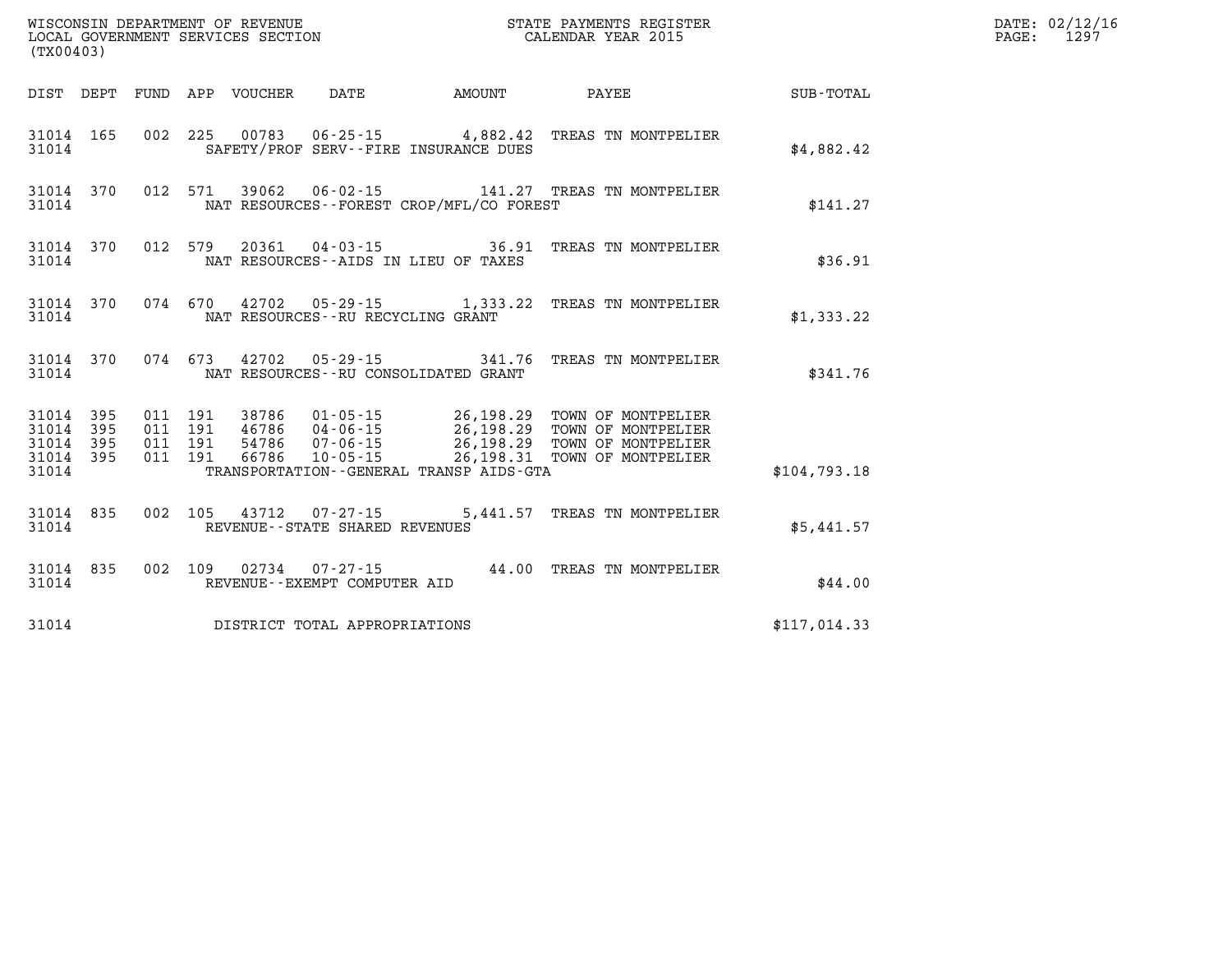| WISCONSIN DEPARTMENT OF REVENUE      | PAYMENTS REGISTER<br>3TATE | DATE: | 02/12/16 |
|--------------------------------------|----------------------------|-------|----------|
| GOVERNMENT SERVICES SECTION<br>LOCAL | CALENDAR YEAR 2015         | PAGE  | 1298     |

| (TX00403)                                     |                     |                               |         | LOCAL GOVERNMENT SERVICES SECTION |                                                     |                                              | CALENDAR YEAR 2015                                                               |              | PAGE: | 1298 |
|-----------------------------------------------|---------------------|-------------------------------|---------|-----------------------------------|-----------------------------------------------------|----------------------------------------------|----------------------------------------------------------------------------------|--------------|-------|------|
| DIST DEPT                                     |                     |                               |         | FUND APP VOUCHER                  | <b>DATE</b>                                         |                                              |                                                                                  |              |       |      |
| 31016 165<br>31016                            |                     |                               | 002 225 | 00784                             |                                                     | SAFETY/PROF SERV--FIRE INSURANCE DUES        | 06-25-15 2,558.13 TREAS TN PIERCE                                                | \$2,558.13   |       |      |
| 31016                                         | 370                 | 002 503                       |         | 17566                             |                                                     |                                              | 01-12-15 29,059.02 TREAS TN PIERCE<br>2678.67 TOWN SHARE                         |              |       |      |
| 31016<br>31016<br>31016                       | 370<br>370          | 002<br>002 503                | 503     | 17566<br>17566                    | $01 - 12 - 15$<br>$01 - 12 - 15$                    | NAT RESOURCES -- AIDS IN LIEU OF TAXES       | 2,224.31 TREAS TN PIERCE<br>122.12 TREAS TN PIERCE                               | \$31,405.45  |       |      |
| 31016 370<br>31016                            |                     |                               | 012 571 | 39063                             | $06 - 02 - 15$                                      | NAT RESOURCES--FOREST CROP/MFL/CO FOREST     | 76.03 TREAS TN PIERCE                                                            | \$76.03      |       |      |
| 31016 370<br>31016                            |                     | 012 579                       |         | 20362                             | $04 - 03 - 15$                                      | NAT RESOURCES -- AIDS IN LIEU OF TAXES       | 41.80 TREAS TN PIERCE                                                            | \$41.80      |       |      |
| 31016 370<br>31016                            |                     |                               | 074 670 | 42703                             | NAT RESOURCES - - RU RECYCLING GRANT                | $05 - 29 - 15$ 1, 272.19                     | TREAS TN PIERCE                                                                  | \$1,272.19   |       |      |
| 31016 395<br>31016<br>31016<br>31016<br>31016 | 395<br>395<br>- 395 | 011 191<br>011 191<br>011 191 | 011 191 | 38787<br>46787<br>54787<br>66787  | $01 - 05 - 15$<br>$07 - 06 - 15$<br>$10 - 05 - 15$  | TRANSPORTATION - - GENERAL TRANSP AIDS - GTA | 15,788.34 TOWN OF PIERCE<br>15,788.34 TOWN OF PIERCE<br>15,788.34 TOWN OF PIERCE | \$63,153.36  |       |      |
| 31016 835<br>31016                            |                     |                               | 002 105 | 43713                             | $07 - 27 - 15$<br>REVENUE - - STATE SHARED REVENUES |                                              | 2,361.82 TREAS TN PIERCE                                                         | \$2,361.82   |       |      |
| 31016 835<br>31016                            |                     |                               | 002 109 | 02735                             | $07 - 27 - 15$<br>REVENUE--EXEMPT COMPUTER AID      |                                              | 7.00 TREAS TN PIERCE                                                             | \$7.00       |       |      |
| 31016 835<br>31016                            |                     |                               | 021 363 | 35704                             | $03 - 23 - 15$<br>REVENUE--LOTTERY CREDIT -         |                                              | 1,556.18 TREAS TN PIERCE                                                         | \$1,556.18   |       |      |
| 31016                                         |                     |                               |         |                                   | DISTRICT TOTAL APPROPRIATIONS                       |                                              |                                                                                  | \$102,431.96 |       |      |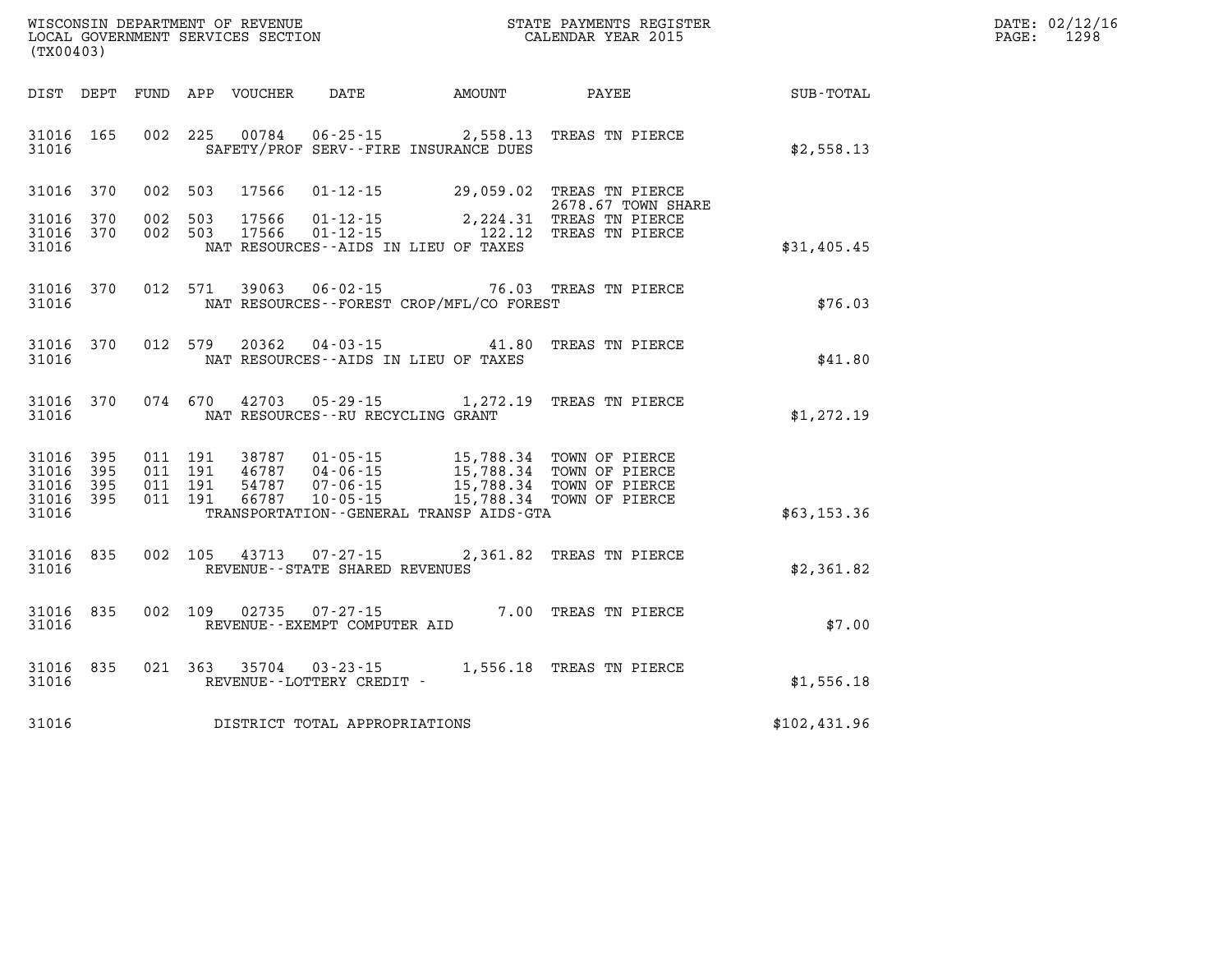| (TX00403) |  |  |                                     |                                              | WISCONSIN DEPARTMENT OF REVENUE<br>LOCAL GOVERNMENT SERVICES SECTION THE STATE PAYMENTS REGISTER<br>(TWOO403)                                                                                                                           |              | DATE: 02/12/16<br>PAGE: 1299 |
|-----------|--|--|-------------------------------------|----------------------------------------------|-----------------------------------------------------------------------------------------------------------------------------------------------------------------------------------------------------------------------------------------|--------------|------------------------------|
|           |  |  |                                     |                                              | DIST DEPT FUND APP VOUCHER DATE AMOUNT PAYEE PAYER SUB-TOTAL                                                                                                                                                                            |              |                              |
| 31018     |  |  |                                     | SAFETY/PROF SERV--FIRE INSURANCE DUES        | 31018 165 002 225 00785 06-25-15 5,432.35 TREAS TN RED RIVER                                                                                                                                                                            | \$5,432.35   |                              |
| 31018     |  |  |                                     | NAT RESOURCES-SEVERANCE/YIELD/WITHDRAWAL     | 31018 370 000 001 04DNR 06-03-15 205.74 TREAS TOWN RED RIVER                                                                                                                                                                            | \$205.74     |                              |
| 31018     |  |  |                                     | NAT RESOURCES--FOREST CROP/MFL/CO FOREST     | 31018 370 012 571 39064 06-02-15 291.26 TREAS TN RED RIVER                                                                                                                                                                              | \$291.26     |                              |
|           |  |  |                                     | 31018 MAT RESOURCES--RU RECYCLING GRANT      | 31018 370 074 670 42704 05-29-15 1,898.37 TREAS TN RED RIVER                                                                                                                                                                            | \$1,898.37   |                              |
|           |  |  |                                     | 31018 MAT RESOURCES--RU CONSOLIDATED GRANT   | 31018 370 074 673 42704 05-29-15 364.98 TREAS TN RED RIVER                                                                                                                                                                              | \$364.98     |                              |
|           |  |  |                                     |                                              | 31018 395 011 191 38788 01-05-15 32,716.21 TOWN OF RED RIVER<br>31018 395 011 191 46788 04-06-15 32,716.21 TOWN OF RED RIVER<br>31018 395 011 191 54788 07-06-15 32,716.21 TOWN OF RED RIVER<br>31018 395 011 191 66788 10-05-15 32,716 |              |                              |
| 31018     |  |  |                                     | TRANSPORTATION - - GENERAL TRANSP AIDS - GTA |                                                                                                                                                                                                                                         | \$130,864.86 |                              |
| 31018     |  |  | REVENUE--STATE SHARED REVENUES      |                                              | 31018 835 002 105 43714 07-27-15 7,621.68 TREAS TN RED RIVER                                                                                                                                                                            | \$7,621.68   |                              |
|           |  |  | 31018 REVENUE - EXEMPT COMPUTER AID |                                              | 31018 835 002 109 02736 07-27-15 72.00 TREAS TN RED RIVER                                                                                                                                                                               | \$72.00      |                              |
| 31018     |  |  | DISTRICT TOTAL APPROPRIATIONS       |                                              |                                                                                                                                                                                                                                         | \$146,751.24 |                              |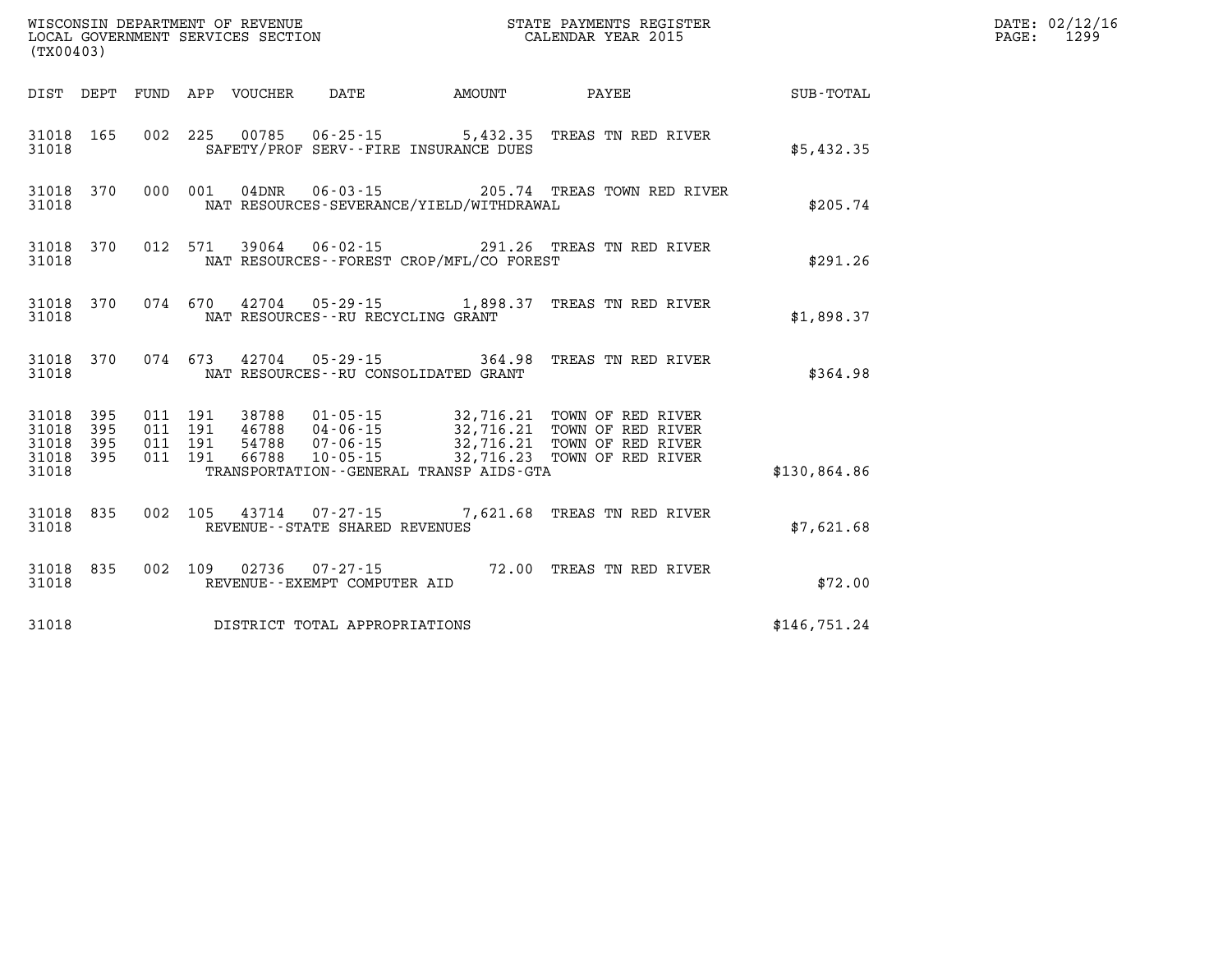| (TX00403)          |     |         |       |                                                                    |                                              | WISCONSIN DEPARTMENT OF REVENUE<br>LOCAL GOVERNMENT SERVICES SECTION<br>LOCAL GOVERNMENT SERVICES SECTION<br>CALENDAR YEAR 2015                                                                                                                                                                                     |              | DATE: 02/12/16<br>PAGE: 1300 |
|--------------------|-----|---------|-------|--------------------------------------------------------------------|----------------------------------------------|---------------------------------------------------------------------------------------------------------------------------------------------------------------------------------------------------------------------------------------------------------------------------------------------------------------------|--------------|------------------------------|
|                    |     |         |       |                                                                    |                                              | DIST DEPT FUND APP VOUCHER DATE AMOUNT PAYEE                                                                                                                                                                                                                                                                        | SUB-TOTAL    |                              |
| 31020              |     |         |       |                                                                    | SAFETY/PROF SERV--FIRE INSURANCE DUES        | 31020 165 002 225 00786 06-25-15 3,820.30 TREAS TN WEST KEWAUNEE                                                                                                                                                                                                                                                    | \$3,820.30   |                              |
| 31020              |     |         |       |                                                                    | NAT RESOURCES-SEVERANCE/YIELD/WITHDRAWAL     | 31020 370 000 001 01DNR 04-09-15 22.77 TREAS TOWN WEST KEWAUNEE                                                                                                                                                                                                                                                     | \$22.77      |                              |
| 31020              |     |         |       |                                                                    | NAT RESOURCES--AIDS IN LIEU OF TAXES         | 31020 370 002 503 17567 01-12-15 18,179.06 TREAS TN WEST KEWAUNEE                                                                                                                                                                                                                                                   | \$18,179.06  |                              |
| 31020              |     |         |       |                                                                    | NAT RESOURCES - - FOREST CROP/MFL/CO FOREST  | 31020 370 012 571 39065 06-02-15 183.38 TREAS TN WEST KEWAUNEE                                                                                                                                                                                                                                                      | \$183.38     |                              |
| 31020              |     |         |       |                                                                    | NAT RESOURCES -- AIDS IN LIEU OF TAXES       | $\begin{tabular}{cccccc}31020& 370& 012& 579& 20363& 04-03-15& 139.66 & \texttt{TREAS TN WEST KEWAWNEE}\\31020& 370& 012& 579& 20363& 04-03-15& 191.36 & \texttt{TREAS TN WEST KEWAWNEE}\\31020& 370& 012& 579& 20363& 04-03-15& 83.02 & \texttt{TREAS TN WEST KEWAWNEE}\\31020& 370& 012& 579& 20363& 04$          | \$1,100.98   |                              |
| 31020              |     |         |       | NAT RESOURCES--RU RECYCLING GRANT                                  |                                              | 31020 370 074 670 42705 05-29-15 1,992.46 TREAS TN WEST KEWAUNEE                                                                                                                                                                                                                                                    | \$1,992.46   |                              |
| 31020              |     |         |       |                                                                    | TRANSPORTATION - - GENERAL TRANSP AIDS - GTA | $\begin{tabular}{cccccc} 31020 & 395 & 011 & 191 & 38789 & 01-05-15 & 23,165.04 & TOWN OF WEST KEWAUNEE \\ 31020 & 395 & 011 & 191 & 46789 & 04-06-15 & 23,165.04 & TOWN OF WEST KEWAUNEE \\ 31020 & 395 & 011 & 191 & 54789 & 07-06-15 & 23,165.04 & TOWN OF WEST KEWAUNEE \\ 31020 & 395 & 011 & 191 & 66789 & 1$ | \$92,660.16  |                              |
| 31020              |     |         |       |                                                                    | TRANSPORTATION - - LRIP/TRIP/MSIP GRANTS     | 31020 395 011 278 64127 10-23-15 13,881.93 TREAS TN WEST KEWAUNEE                                                                                                                                                                                                                                                   | \$13,881.93  |                              |
| 31020              |     |         |       | 31020 835 002 105 43715 07-27-15<br>REVENUE--STATE SHARED REVENUES |                                              | 6,489.85 TREAS TN WEST KEWAUNEE                                                                                                                                                                                                                                                                                     | \$6,489.85   |                              |
| 31020 835<br>31020 |     | 002 109 | 02737 | $07 - 27 - 15$<br>REVENUE--EXEMPT COMPUTER AID                     |                                              | 3.00 TREAS TN WEST KEWAUNEE                                                                                                                                                                                                                                                                                         | \$3.00       |                              |
| 31020<br>31020     | 835 | 002 501 | 00002 |                                                                    | DOA-PAYMENT FOR MUNICIPAL SERVICES AID       | 02-02-15 99.43 TREAS TN WEST KEWAUNEE                                                                                                                                                                                                                                                                               | \$99.43      |                              |
| 31020<br>31020     | 835 | 021 363 | 35705 | 03 - 23 - 15<br>REVENUE--LOTTERY CREDIT -                          |                                              | 216.96 TREAS TN WEST KEWAUNEE                                                                                                                                                                                                                                                                                       | \$216.96     |                              |
| 31020              |     |         |       | DISTRICT TOTAL APPROPRIATIONS                                      |                                              |                                                                                                                                                                                                                                                                                                                     | \$138,650.28 |                              |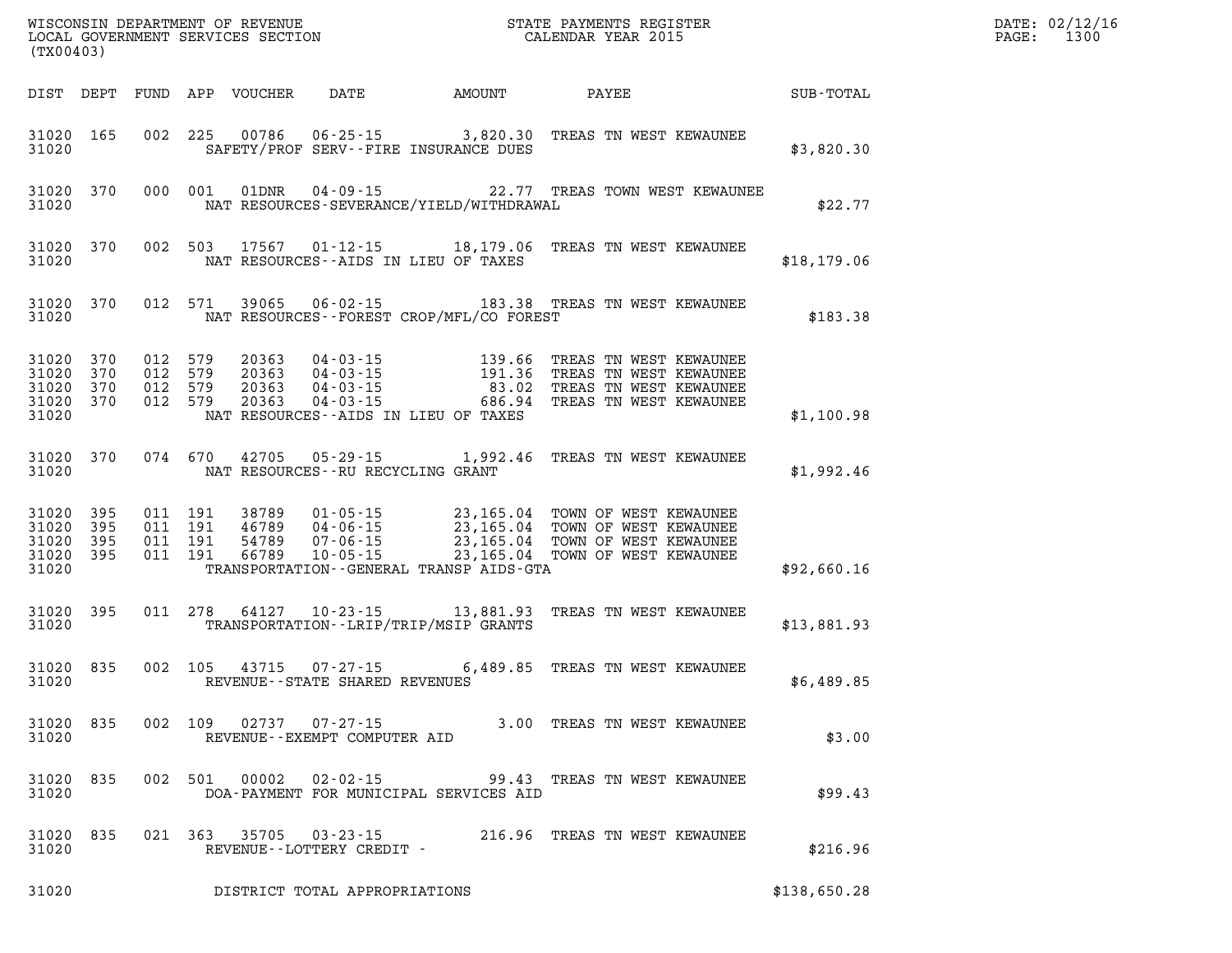| WISCONSIN DEPARTMENT OF REVENUE      | PAYMENTS REGISTER<br>3TATE | DATE: | 02/12/16 |
|--------------------------------------|----------------------------|-------|----------|
| GOVERNMENT SERVICES SECTION<br>LOCAL | CALENDAR YEAR 2015         | PAGE  | 1301     |

|                                     | LOCAL GOVERNMENT SERVICES SECTION<br>(TX00403) |  |  |                         |                                     |                                                                                                                                                                                                                                                                  | CALENDAR YEAR 2015                                 | PAGE: | 1301 |
|-------------------------------------|------------------------------------------------|--|--|-------------------------|-------------------------------------|------------------------------------------------------------------------------------------------------------------------------------------------------------------------------------------------------------------------------------------------------------------|----------------------------------------------------|-------|------|
|                                     |                                                |  |  |                         |                                     |                                                                                                                                                                                                                                                                  | DIST DEPT FUND APP VOUCHER DATE AMOUNT PAYEE TOTAL |       |      |
|                                     |                                                |  |  |                         |                                     | 31111 165 002 225 00787 06-25-15 1,206.72 TREAS VIL CASCO<br>31111 SAFETY/PROF SERV--FIRE INSURANCE DUES                                                                                                                                                         | \$1,206.72                                         |       |      |
|                                     |                                                |  |  |                         |                                     | 31111 370 002 503 17568 01-12-15 203.78 TREAS VIL CASCO<br>31111 MAT RESOURCES--AIDS IN LIEU OF TAXES                                                                                                                                                            | \$203.78                                           |       |      |
|                                     |                                                |  |  |                         |                                     | 31111 370 012 571 39066 06-02-15 5.60 TREAS VIL CASCO<br>31111 NAT RESOURCES - FOREST CROP/MFL/CO FOREST                                                                                                                                                         | \$5.60                                             |       |      |
|                                     |                                                |  |  |                         |                                     | 31111 370 074 670 42706 05-29-15 3,551.25 TREAS VIL CASCO<br>31111 NAT RESOURCES--RU RECYCLING GRANT                                                                                                                                                             | \$3,551.25                                         |       |      |
| 31111 395<br>31111 395<br>31111 395 |                                                |  |  | 31111 395 011 191 66790 |                                     | 011 191 38790 01-05-15 4,481.60 VILLAGE OF CASCO<br>011 191 46790 04-06-15 4,481.60 VILLAGE OF CASCO<br>011 191 54790 07-06-15 4,481.60 VILLAGE OF CASCO<br>011 191 66790 10-05-15 4,481.62 VILLAGE OF CASCO<br>31111 TRANSPORTATION - GENERAL TRANSP AIDS - GTA | \$17,926.42                                        |       |      |
|                                     |                                                |  |  |                         |                                     | 31111 395 011 278 52479 07-01-15 12,320.87 TREAS VIL CASCO<br>31111 TRANSPORTATION - LRIP/TRIP/MSIP GRANTS                                                                                                                                                       | \$12,320.87                                        |       |      |
| 31111                               | 31111 835                                      |  |  |                         | REVENUE--STATE SHARED REVENUES      | 002 105 43716 07-27-15 11,491.09 TREAS VIL CASCO                                                                                                                                                                                                                 | \$11,491.09                                        |       |      |
|                                     |                                                |  |  |                         | 31111 REVENUE - EXEMPT COMPUTER AID | 31111 835 002 109 02738 07-27-15 186.00 TREAS VIL CASCO                                                                                                                                                                                                          | \$186.00                                           |       |      |
|                                     |                                                |  |  |                         | 31111 DISTRICT TOTAL APPROPRIATIONS |                                                                                                                                                                                                                                                                  | \$46,891.73                                        |       |      |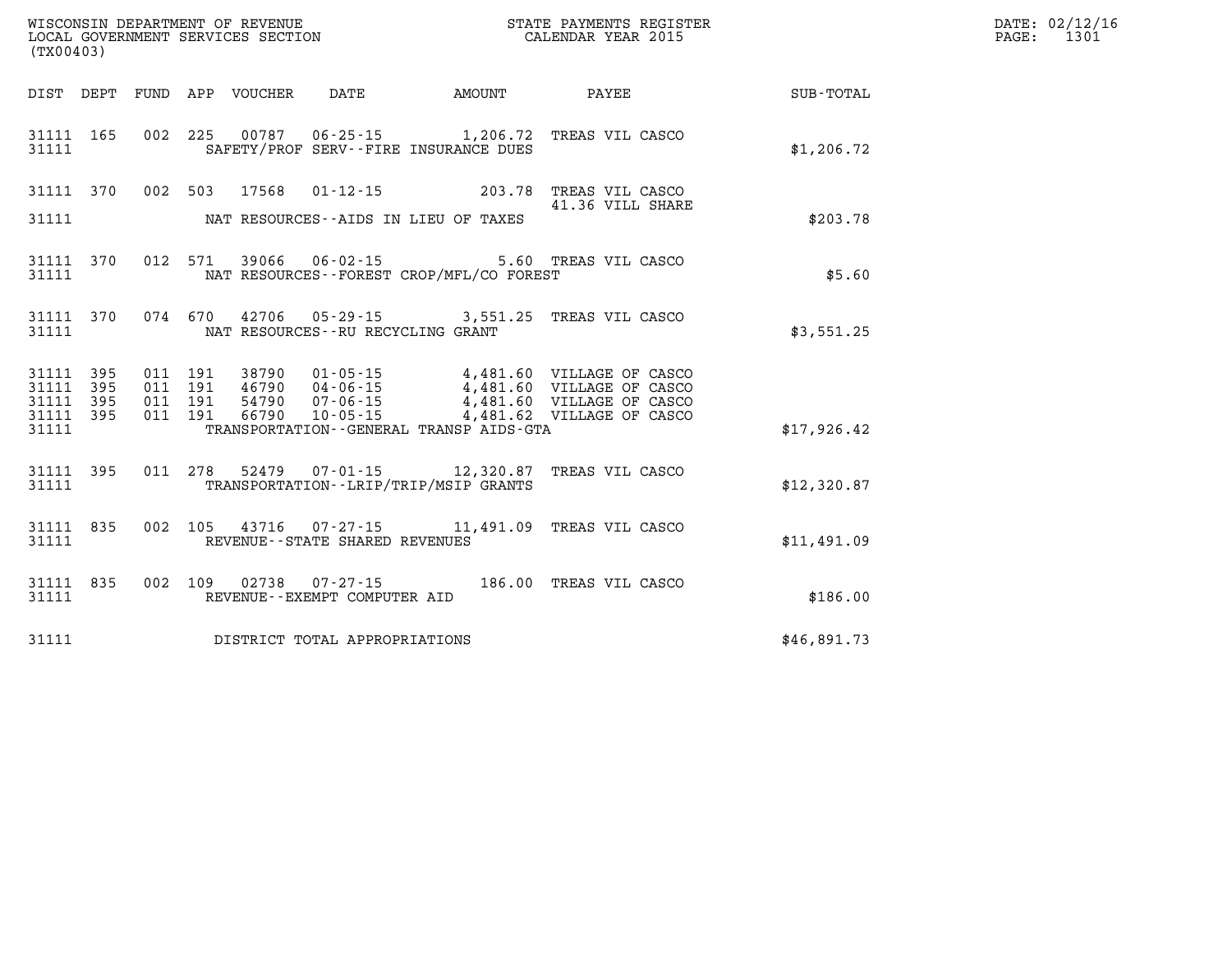| (TX00403)                                                 |           |         |         |                |                                                                  |                                         | WISCONSIN DEPARTMENT OF REVENUE<br>LOCAL GOVERNMENT SERVICES SECTION<br>(TYO0402)                                                                                                                                                                                                                                                             |              | DATE: 02/12/16<br>$\mathtt{PAGE:}$<br>1302 |
|-----------------------------------------------------------|-----------|---------|---------|----------------|------------------------------------------------------------------|-----------------------------------------|-----------------------------------------------------------------------------------------------------------------------------------------------------------------------------------------------------------------------------------------------------------------------------------------------------------------------------------------------|--------------|--------------------------------------------|
| DIST DEPT                                                 |           |         |         |                |                                                                  |                                         | FUND APP VOUCHER DATE AMOUNT PAYEE                                                                                                                                                                                                                                                                                                            | SUB-TOTAL    |                                            |
| 31146                                                     | 31146 165 |         |         |                | SAFETY/PROF SERV--FIRE INSURANCE DUES                            |                                         | 002 225 00788 06-25-15 7,018.15 TREAS VIL LUXEMBURG                                                                                                                                                                                                                                                                                           | \$7,018.15   |                                            |
| 31146                                                     | 31146 370 |         |         |                | NAT RESOURCES -- RU RECYCLING GRANT                              |                                         | 074 670 42707 05-29-15 8,996.34 TREAS VIL LUXEMBURG                                                                                                                                                                                                                                                                                           | \$8,996.34   |                                            |
| 31146 395<br>31146 395<br>31146 395<br>31146 395<br>31146 |           |         |         |                |                                                                  | TRANSPORTATION--GENERAL TRANSP AIDS-GTA | $\begin{array}{cccc} 011 & 191 & 38791 & 01\cdot 05\cdot 15 & 22,864.64 & \text{VILLAGE OF LUXEMBURG} \\ 011 & 191 & 46791 & 04\cdot 06\cdot 15 & 22,864.64 & \text{VILLAGE OF LUXEMBURG} \\ 011 & 191 & 54791 & 07\cdot 06\cdot 15 & 22,864.64 & \text{VILLAGE OF LUXEMBURG} \\ 011 & 191 & 66791 & 10\cdot 05\cdot 15 & 22,864.67 & \text{$ | \$91,458.59  |                                            |
| 31146                                                     | 31146 435 |         |         | 005 162 01DHS  | $09 - 11 - 15$                                                   | HS--AMBULANCE FUNDING ASSISTANCE GRANTS | 5,164.63 LUXEMBURG RESCUE SOUAD                                                                                                                                                                                                                                                                                                               | \$5,164.63   |                                            |
| 31146                                                     | 31146 435 |         |         | 005 163 01LGS  |                                                                  | HS--PREPAID MEDICAL TRANSPORT REIMBURSE | 11-16-15 4,173.00 DHS PREPAID MEDICAL TRANSPORT                                                                                                                                                                                                                                                                                               | \$4,173.00   |                                            |
| 31146 455<br>31146                                        |           |         |         | 002 231 15     | $04 - 13 - 15$<br>JUSTICE -- LAW ENFORCEMENT TRAINING            |                                         | 640.00 TREAS VIL LUXEMBURG                                                                                                                                                                                                                                                                                                                    | \$640.00     |                                            |
| 31146 835<br>31146                                        |           |         |         | 002 105 43717  | REVENUE--STATE SHARED REVENUES                                   |                                         | 07-27-15 11,619.99 TREAS VIL LUXEMBURG                                                                                                                                                                                                                                                                                                        | \$11,619.99  |                                            |
| 31146 835<br>31146 835<br>31146                           |           | 002 109 | 002 109 | 02739<br>05162 | $07 - 27 - 15$<br>$07 - 27 - 15$<br>REVENUE--EXEMPT COMPUTER AID |                                         | 3,107.00 TREAS VIL LUXEMBURG<br>3,023.00 TREAS VIL LUXEMBURG                                                                                                                                                                                                                                                                                  | \$6,130.00   |                                            |
| 31146                                                     | 31146 835 |         |         |                |                                                                  |                                         |                                                                                                                                                                                                                                                                                                                                               | \$4,801.74   |                                            |
| 31146                                                     |           |         |         |                | DISTRICT TOTAL APPROPRIATIONS                                    |                                         |                                                                                                                                                                                                                                                                                                                                               | \$140,002.44 |                                            |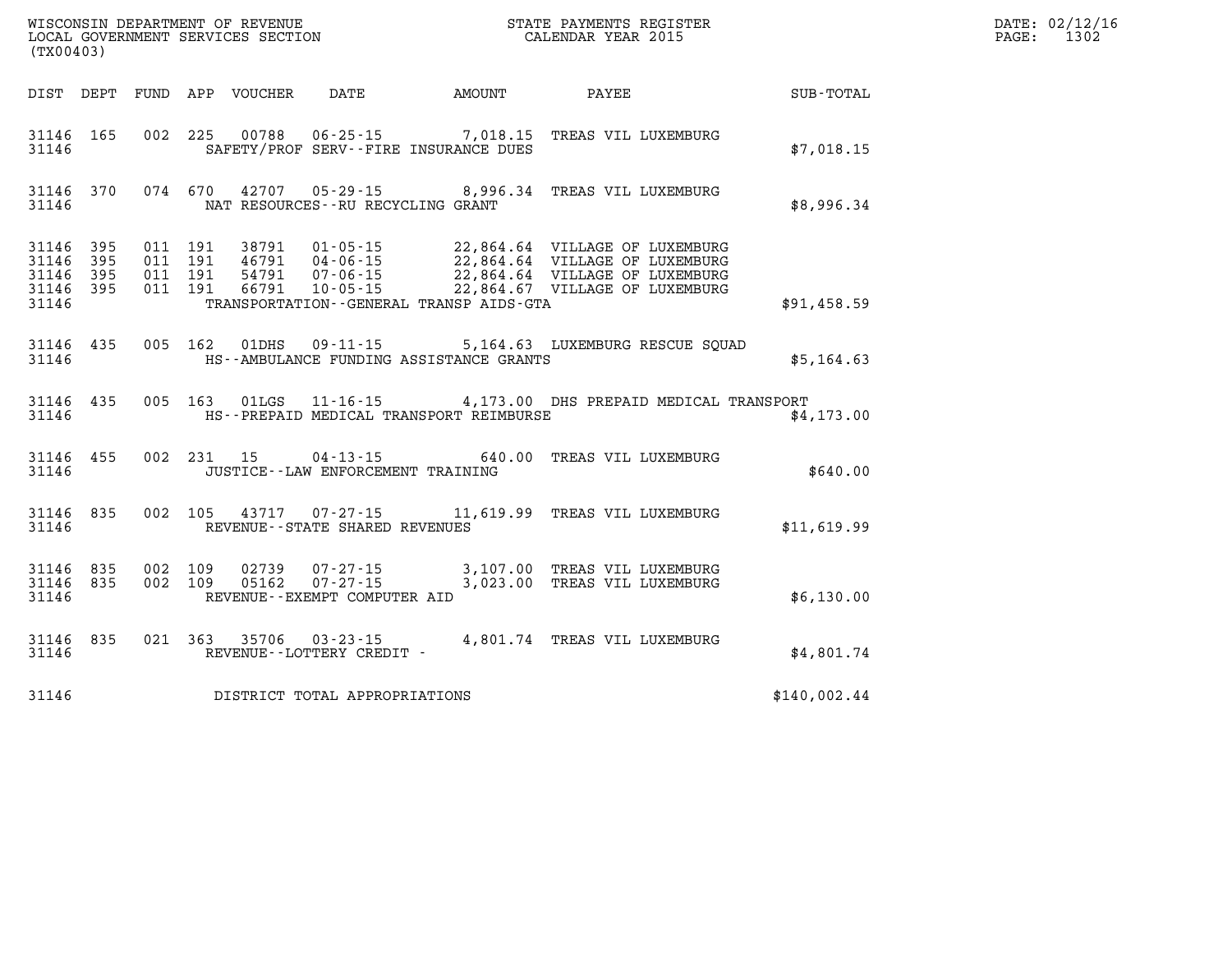| DATE: | 02/12/16 |
|-------|----------|
| PAGE: | 1303     |

| (TX00403)          |                                                  |     |                |                |                                                                  |                                           |                                                                                                                                                                                                                                                                                                                                        | WISCONSIN DEPARTMENT OF REVENUE<br>LOCAL GOVERNMENT SERVICES SECTION<br>CALENDAR YEAR 2015 | DATE: 02/12/1<br>$\mathtt{PAGE}$ :<br>1303 |
|--------------------|--------------------------------------------------|-----|----------------|----------------|------------------------------------------------------------------|-------------------------------------------|----------------------------------------------------------------------------------------------------------------------------------------------------------------------------------------------------------------------------------------------------------------------------------------------------------------------------------------|--------------------------------------------------------------------------------------------|--------------------------------------------|
|                    |                                                  |     |                |                |                                                                  |                                           |                                                                                                                                                                                                                                                                                                                                        |                                                                                            |                                            |
| 31201              | 31201 165                                        |     |                |                |                                                                  | SAFETY/PROF SERV--FIRE INSURANCE DUES     | 002 225 00789 06-25-15 6,564.59 TREAS CITY ALGOMA                                                                                                                                                                                                                                                                                      | \$6,564.59                                                                                 |                                            |
|                    |                                                  |     |                |                |                                                                  |                                           | 31201 370 002 503 17569 01-12-15 5,051.23 TREAS CITY ALGOMA<br>2008.55 CITY SHARE                                                                                                                                                                                                                                                      |                                                                                            |                                            |
| 31201              |                                                  |     |                |                |                                                                  | NAT RESOURCES--AIDS IN LIEU OF TAXES      |                                                                                                                                                                                                                                                                                                                                        | \$5,051.23                                                                                 |                                            |
| 31201              | 31201 370                                        |     |                |                | NAT RESOURCES--RU RECYCLING GRANT                                |                                           | 074 670 42708 05-29-15 24,452.07 TREAS CITY ALGOMA                                                                                                                                                                                                                                                                                     | \$24,452.07                                                                                |                                            |
| 31201              | 31201 395<br>31201 395<br>31201 395<br>31201 395 |     |                |                |                                                                  | TRANSPORTATION -- CONNECTING HIGHWAY AIDS | $\begin{array}{cccccccc} 011 & 162 & 40041 & 01\cdot 05\cdot 15 & 6\,, 979\, .64 & \text{CITY OF ALGOMA} \\ 011 & 162 & 48041 & 04\cdot 06\cdot 15 & 6\,, 979\, .64 & \text{CITY OF ALGOMA} \\ 011 & 162 & 56041 & 07\cdot 06\cdot 15 & 6\,, 979\, .64 & \text{CITY OF ALGOMA} \\ 011 & 162 & 68041 & 10\cdot 05\cdot 15 & 6\,, 979\,$ | \$27,918.58                                                                                |                                            |
| 31201<br>31201     | 31201 395<br>395<br>31201 395<br>31201 395       |     |                |                |                                                                  | TRANSPORTATION--GENERAL TRANSP AIDS-GTA   | 011 191 38792 01-05-15 52,229.40 CITY OF ALGOMA<br>011 191 46792 04-06-15 52,229.40 CITY OF ALGOMA<br>011 191 66792 10-05-15 52,229.40 CITY OF ALGOMA<br>011 191 66792 10-05-15 52,229.40 CITY OF ALGOMA                                                                                                                               | \$208,917.60                                                                               |                                            |
| 31201              | 31201 435                                        |     |                |                |                                                                  | HS--AMBULANCE FUNDING ASSISTANCE GRANTS   | 005 162 01DHS 09-11-15 5,025.88 CITY OF ALGOMA                                                                                                                                                                                                                                                                                         | \$5,025.88                                                                                 |                                            |
| 31201              | 31201 435                                        |     |                |                |                                                                  | HS--PREPAID MEDICAL TRANSPORT REIMBURSE   | 005 163 01LGS 11-16-15 7,244.79 DHS PREPAID MEDICAL TRANSPORT                                                                                                                                                                                                                                                                          | \$7,244.79                                                                                 |                                            |
| 31201              | 31201 455                                        |     |                | 002 231 04783  | JUSTICE -- LAW ENFORCEMENT TRAINING                              |                                           | 03-05-15 640.00 TREAS CITY ALGOMA                                                                                                                                                                                                                                                                                                      | \$640.00                                                                                   |                                            |
| 31201              | 31201 835                                        |     |                |                | REVENUE--STATE SHARED REVENUES                                   |                                           | 002 105 43718 07-27-15 185,642.86 TREAS CITY ALGOMA                                                                                                                                                                                                                                                                                    | \$185,642.86                                                                               |                                            |
| 31201 835<br>31201 | 31201 835                                        | 002 | 109<br>002 109 | 02740<br>05163 | $07 - 27 - 15$<br>$07 - 27 - 15$<br>REVENUE--EXEMPT COMPUTER AID |                                           | 10,883.00 TREAS CITY ALGOMA<br>354.00 TREAS CITY ALGOMA                                                                                                                                                                                                                                                                                | \$11,237.00                                                                                |                                            |
| 31201 835<br>31201 |                                                  |     | 021 363        | 35707          | $03 - 23 - 15$<br>REVENUE--LOTTERY CREDIT -                      |                                           | 1,860.46 TREAS CITY ALGOMA                                                                                                                                                                                                                                                                                                             | \$1,860.46                                                                                 |                                            |
| 31201              |                                                  |     |                |                | DISTRICT TOTAL APPROPRIATIONS                                    |                                           |                                                                                                                                                                                                                                                                                                                                        | \$484,555.06                                                                               |                                            |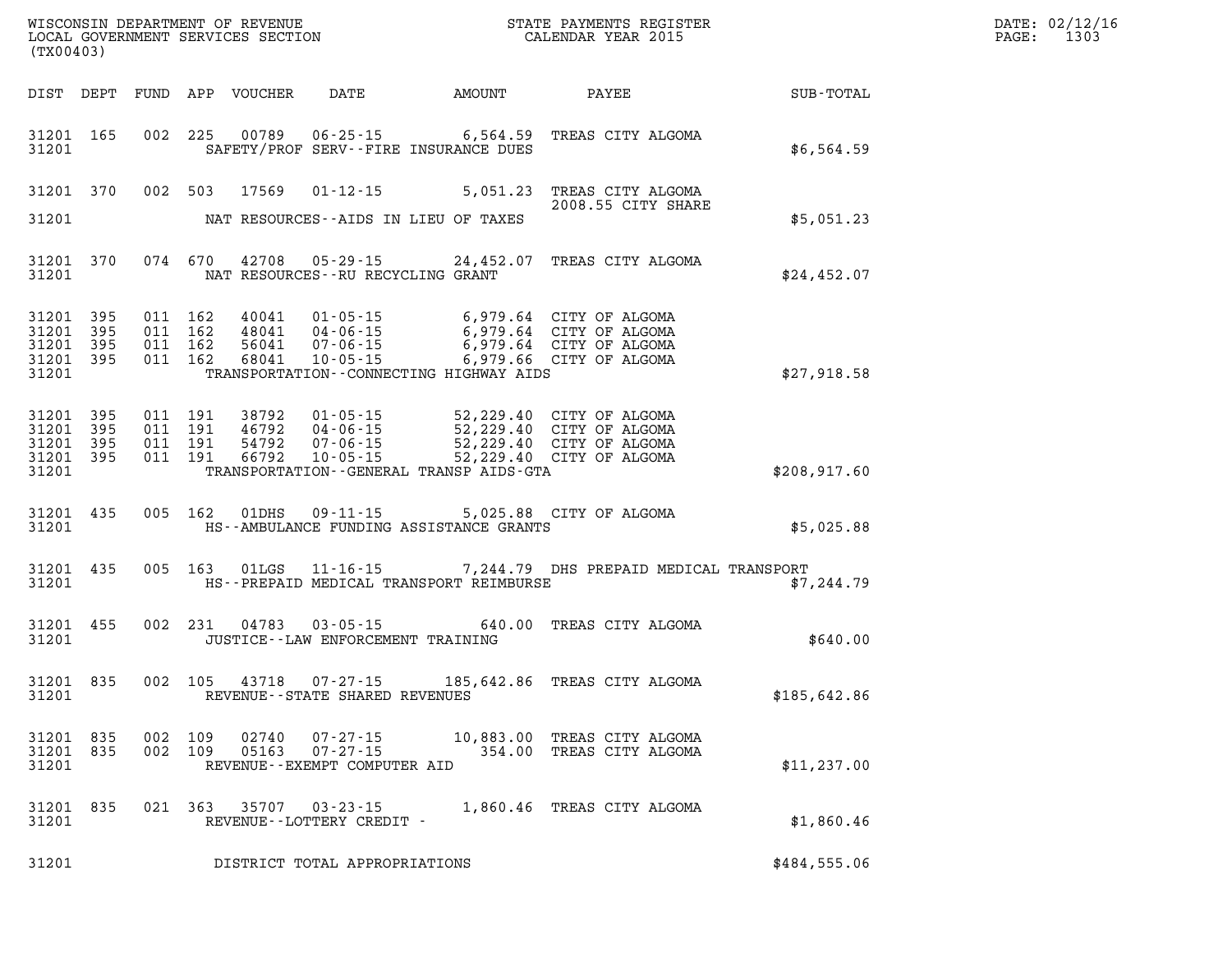| (TX00403)                                                 |                        |                    |                               | LOCAL GOVERNMENT SERVICES SECTION |                                                            |                                                                          |                                                                                                                                                                                              |              | DATE: 02/12/16<br>1304<br>$\mathtt{PAGE}$ : |
|-----------------------------------------------------------|------------------------|--------------------|-------------------------------|-----------------------------------|------------------------------------------------------------|--------------------------------------------------------------------------|----------------------------------------------------------------------------------------------------------------------------------------------------------------------------------------------|--------------|---------------------------------------------|
|                                                           | DIST DEPT              |                    |                               | FUND APP VOUCHER                  | DATE                                                       | <b>AMOUNT</b>                                                            | PAYEE                                                                                                                                                                                        | SUB-TOTAL    |                                             |
| 31241 165<br>31241                                        |                        |                    |                               |                                   |                                                            | 002 225 00790 06-25-15 6,326.45<br>SAFETY/PROF SERV--FIRE INSURANCE DUES | TREAS CITY KEWAUNEE                                                                                                                                                                          | \$6,326.45   |                                             |
| 31241                                                     | 31241 370              |                    | 002 503                       |                                   |                                                            | 17570  01-12-15  460.49<br>NAT RESOURCES--AIDS IN LIEU OF TAXES          | TREAS CITY KEWAUNEE                                                                                                                                                                          | \$460.49     |                                             |
| 31241                                                     | 31241 370<br>31241 370 | 012 579<br>012 579 |                               | 20364                             | 04-03-15                                                   | 61.84<br>NAT RESOURCES--AIDS IN LIEU OF TAXES                            | TREAS CITY KEWAUNEE<br>20364  04-03-15  10.08 TREAS CITY KEWAUNEE                                                                                                                            | \$71.92      |                                             |
| 31241                                                     | 31241 370              |                    |                               |                                   | NAT RESOURCES--RU RECYCLING GRANT                          |                                                                          | 074 670 42709 05-29-15 19,390.61 TREAS CITY KEWAUNEE                                                                                                                                         | \$19,390.61  |                                             |
| 31241 395<br>31241 395<br>31241 395<br>31241 395<br>31241 |                        | 011 162            | 011 162<br>011 162<br>011 162 | 40042<br>48042<br>56042<br>68042  | $01 - 05 - 15$                                             | TRANSPORTATION--CONNECTING HIGHWAY AIDS                                  | 8,350.07 CITY OF KEWAUNEE                                                                                                                                                                    | \$33,400.31  |                                             |
| 31241 395<br>31241<br>31241 395<br>31241 395<br>31241     | 395                    | 011 191<br>011 191 | 011 191<br>011 191            |                                   |                                                            | TRANSPORTATION--GENERAL TRANSP AIDS-GTA                                  | 38793  01-05-15  37,216.56  CITY OF KEWAUNEE<br>46793  04-06-15  37,216.56  CITY OF KEWAUNEE<br>54793  07-06-15  37,216.56  CITY OF KEWAUNEE<br>66793  10-05-15  37,216.58  CITY OF KEWAUNEE | \$148,866.26 |                                             |
| 31241 435<br>31241                                        |                        |                    | 005 162                       | 01DHS                             | $09 - 11 - 15$                                             | HS--AMBULANCE FUNDING ASSISTANCE GRANTS                                  | 5,092.99 KEWAUNEE AREA AMBULANCE                                                                                                                                                             | \$5,092.99   |                                             |
| 31241 435<br>31241                                        |                        |                    | 005 163                       | 01LGS                             |                                                            | HS--PREPAID MEDICAL TRANSPORT REIMBURSE                                  | 11-16-15 8,056.21 DHS PREPAID MEDICAL TRANSPORT                                                                                                                                              | \$8,056.21   |                                             |
| 31241 455<br>31241                                        |                        |                    | 002 231                       | 20                                | 04-27-15<br>JUSTICE - - LAW ENFORCEMENT TRAINING           |                                                                          | 480.00 TREAS CITY KEWAUNEE                                                                                                                                                                   | \$480.00     |                                             |
| 31241                                                     | 31241 835              |                    |                               |                                   | REVENUE--STATE SHARED REVENUES                             |                                                                          | 002 105 43719 07-27-15 107,355.71 TREAS CITY KEWAUNEE                                                                                                                                        | \$107,355.71 |                                             |
| 31241 835<br>31241 835<br>31241                           |                        | 002 109            | 002 109                       | 02741<br>05164                    | 07-27-15<br>$07 - 27 - 15$<br>REVENUE--EXEMPT COMPUTER AID |                                                                          | 4,705.00 TREAS CITY KEWAUNEE<br>10.00 TREAS CITY KEWAUNEE                                                                                                                                    | \$4,715.00   |                                             |
| 31241 835                                                 |                        |                    | 021 363                       | 35708                             | $03 - 23 - 15$                                             |                                                                          | 1,708.74 TREAS CITY KEWAUNEE                                                                                                                                                                 |              |                                             |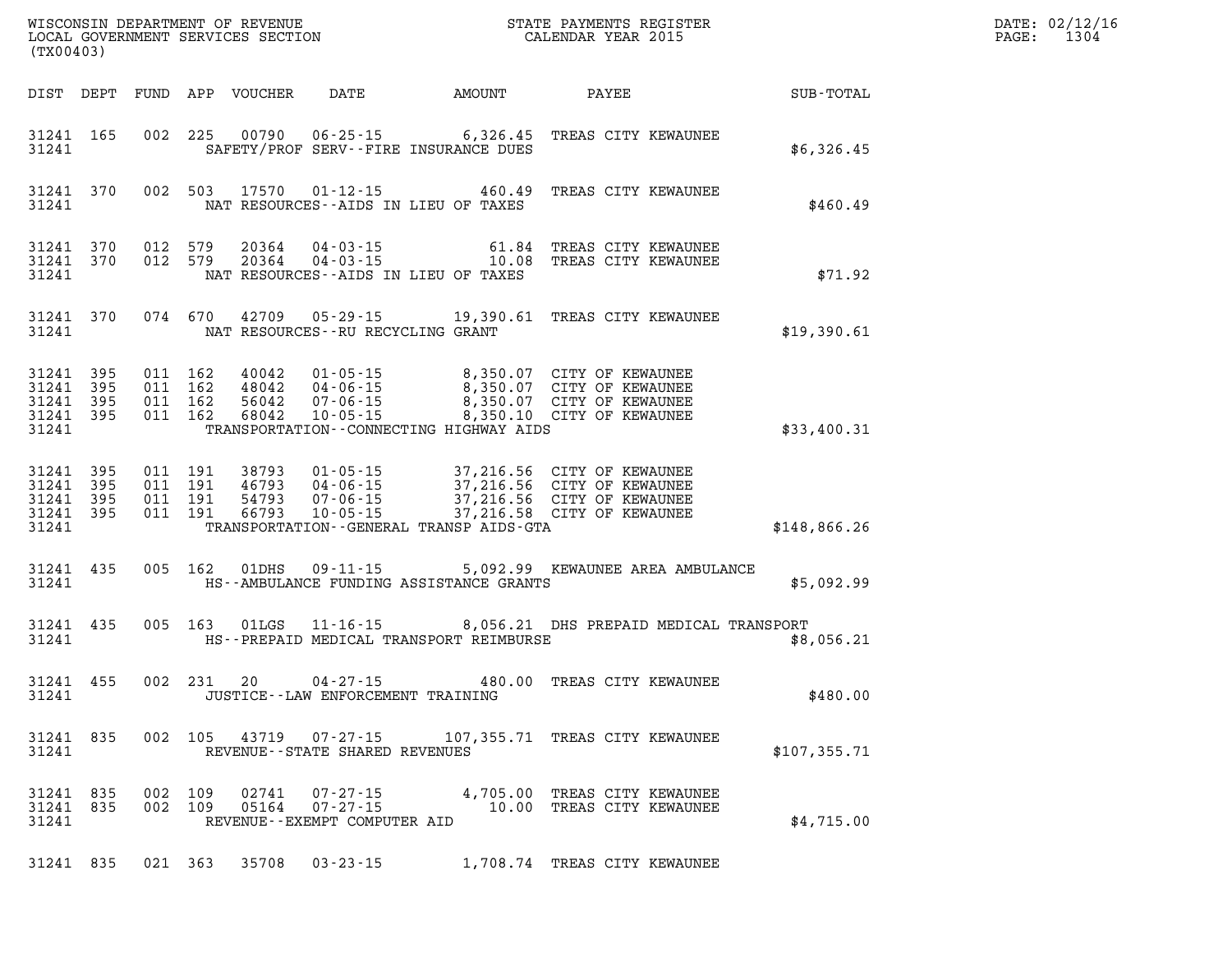| WISCONSIN DEPARTMENT OF REVENUE<br>LOCAL GOVERNMENT SERVICES SECTION<br>(TX00403) |      |      |     |         |                               | STATE PAYMENTS REGISTER<br>CALENDAR YEAR 2015 |       | PAGE:        | DATE: 02/12/16<br>1305 |  |
|-----------------------------------------------------------------------------------|------|------|-----|---------|-------------------------------|-----------------------------------------------|-------|--------------|------------------------|--|
| DIST                                                                              | DEPT | FUND | APP | VOUCHER | DATE                          | AMOUNT                                        | PAYEE | SUB-TOTAL    |                        |  |
| 31241                                                                             |      |      |     |         | REVENUE - - LOTTERY CREDIT -  |                                               |       | \$1,708.74   |                        |  |
| 31241                                                                             |      |      |     |         | DISTRICT TOTAL APPROPRIATIONS |                                               |       | \$335,924.69 |                        |  |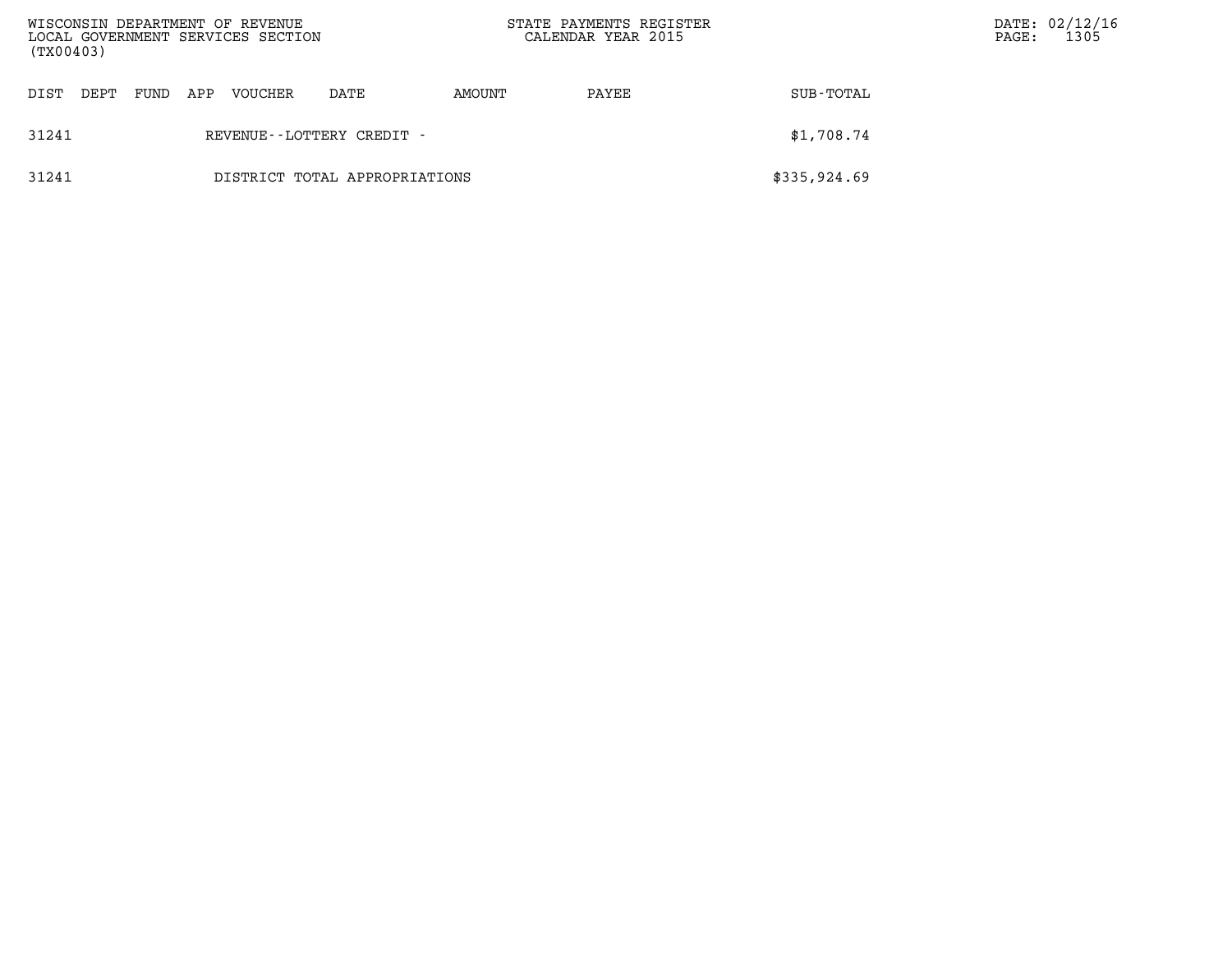| <b>District</b> | <b>District Name (Payee)</b> | Dept. | <b>Agency Name</b>             | Fund  |              | Appropriati Payment Description     | Voucher  | Date          | <b>Payment Amount</b> |
|-----------------|------------------------------|-------|--------------------------------|-------|--------------|-------------------------------------|----------|---------------|-----------------------|
| M31000          | <b>Kewaunee County</b>       | 11500 | Dept of Ag, Trade & Cons Protc | 27400 | 76400        | Soil_Water Mgmt Aids                | 00003450 | 12/16/2015    | 48,000.00<br>-\$      |
| M31000          | <b>Kewaunee County</b>       | 11500 | Dept of Ag, Trade & Cons Protc | 27400 | 76400        | Soil_Water Mgmt Aids                | 00003451 | 12/16/2015 \$ | 1,092.00              |
| M31000          | <b>Kewaunee County</b>       | 11500 | Dept of Ag, Trade & Cons Protc | 36300 | <b>WE100</b> | <b>AGRICULTURE-SOIL &amp; WATER</b> | 00003447 | 12/16/2015 \$ | 20,000.00             |
| M31000          | <b>Kewaunee County</b>       | 11500 | Dept of Ag, Trade & Cons Protc | 36300 | <b>WE100</b> | <b>AGRICULTURE-SOIL &amp; WATER</b> | 00003448 | 12/16/2015 \$ | 1,890.00              |
| M31000          | Kewaunee County              | 11500 | Dept of Ag, Trade & Cons Protc | 36300 | <b>WE100</b> | <b>AGRICULTURE-SOIL &amp; WATER</b> | 00003449 | 12/16/2015 \$ | 1,259.70              |
| M31000          | Kewaunee County              | 16500 | Dept of Safety & Prof Services | 10000 | 23600        | <b>POWTS Replacement Rehab</b>      | 00000202 | 10/26/2015 \$ | 155,345.53            |
| M31000          | <b>Kewaunee County</b>       | 16500 | Dept of Safety & Prof Services | 10000 | 23600        | POWTS Replacement Rehab             | 00000308 | 11/12/2015 \$ | 16,306.51             |
| M31000          | <b>Kewaunee County</b>       | 16500 | Dept of Safety & Prof Services | 10000 | 23600        | POWTS Replacement Rehab             | 00000498 | 11/19/2015 \$ | 1,895.27              |
| M31000          | <b>Kewaunee County</b>       | 16500 | Dept of Safety & Prof Services | 10000 | 23600        | POWTS Replacement Rehab             | 00000500 | 11/19/2015 \$ | 6,469.92              |
| M31000          | <b>Kewaunee County</b>       | 16500 | Dept of Safety & Prof Services | 10000 | 23600        | <b>POWTS Replacement Rehab</b>      | 00000501 | 11/19/2015 \$ | 3,547.87              |
| M31000          | <b>Kewaunee County</b>       | 16500 | Dept of Safety & Prof Services | 10000 | 23600        | <b>POWTS Replacement Rehab</b>      | 00000596 | 11/25/2015 \$ | 5,740.59              |
| M31000          | <b>Kewaunee County</b>       | 16500 | Dept of Safety & Prof Services | 10000 | 23600        | <b>POWTS Replacement Rehab</b>      | 00000874 | 12/8/2015     | -\$<br>6,837.97       |
| M31000          | <b>Kewaunee County</b>       | 16500 | Dept of Safety & Prof Services | 10000 | 23600        | <b>POWTS Replacement Rehab</b>      | 00000875 | 12/8/2015 \$  | 5,552.69              |
| M31000          | <b>Kewaunee County</b>       | 37000 | Dept of Natural Resources      | 21200 | 57400        | RA- cnty snow trail & area aid      | 00016444 | 12/17/2015 \$ | 29,400.00             |
| M31000          | Kewaunee County              | 37000 | Dept of Natural Resources      | 21200 | 66300        | EA - lake protection                | 00016980 | 12/28/2015    | -\$<br>3,749.99       |
| M31000          | Kewaunee County              | 41000 | Department of Corrections      | 10000 | 11600        | Reimbursing counties for proba      | 00009408 | 11/18/2015 \$ | 5,626.88              |
| M31000          | Kewaunee County              | 41000 | Department of Corrections      | 10000 | 30200        | Community intervention program      | 00012301 | 12/3/2015 \$  | 143.40                |
| M31000          | <b>Kewaunee County</b>       | 41000 | Department of Corrections      | 10000 | 30200        | Community intervention program      | 00016555 | 12/28/2015 \$ | 291.58                |
| M31000          | <b>Kewaunee County</b>       | 41000 | Department of Corrections      | 10000 | 31300        | Community youth and family aid      | 00005588 | 11/9/2015 \$  | 11,081.00             |
| M31000          | <b>Kewaunee County</b>       | 41000 | Department of Corrections      | 10000 | 31300        | Community youth and family aid      | 00010669 | 11/24/2015 \$ | 7,209.00              |
| M31000          | <b>Kewaunee County</b>       | 45500 | Department of Justice          | 10000 | 24100        | Federal aid, state operations       | 00002868 | 12/8/2015 \$  | 1,500.00              |
| M31000          | <b>Kewaunee County</b>       | 48500 | Department of Veterans Affairs | 58200 | 28000        | Veterans transportation grant       | 00004060 | 12/21/2015 \$ | 184.57                |
| M31000          | Kewaunee County              | 50500 | Department of Administration   | 10000 | 15500        | Federal aid, local assistance       | 00004689 | 12/2/2015     | <b>S</b><br>5,084.80  |
| M31000          | Kewaunee County              | 50500 | Department of Administration   | 10000 | 15500        | Federal aid, local assistance       | 00007105 | 12/29/2015 \$ | 4,171.51              |
| M31000          | <b>Kewaunee County</b>       | 50500 | Department of Administration   | 23500 | 37100        | Low-income assistance grants        | 00004689 | 12/2/2015 \$  | 3,109.76              |
| M31000          | Kewaunee County              | 50500 | Department of Administration   | 23500 | 37100        | Low-income assistance grants        | 00007105 | 12/29/2015    | <b>S</b><br>3,284.58  |
| M31000          | Kewaunee County              | 83500 | Department of Revenue          | 10000 | 10500        | County and Municipal Aid            | 00001133 | 11/16/2015 \$ | 1,258,881.78          |
| M31002          | Town Of Ahnapee              | 83500 | Department of Revenue          | 10000 | 10500        | County and Municipal Aid            | 00001119 | 11/16/2015 \$ | 36,540.38             |
| M31004          | Town Of Carlton              | 83500 | Department of Revenue          | 10000 | 10500        | County and Municipal Aid            | 00001120 | 11/16/2015 \$ | 345,827.96            |
| M31006          | Town Of Casco                | 83500 | Department of Revenue          | 10000 | 10500        | County and Municipal Aid            | 00001121 | 11/16/2015 \$ | 44,907.48             |
| M31008          | Town Of Franklin             | 83500 | Department of Revenue          | 10000 | 10500        | County and Municipal Aid            | 00001122 | 11/16/2015 \$ | 22,076.66             |
| M31010          | Town Of Lincoln              | 83500 | Department of Revenue          | 10000 | 10500        | County and Municipal Aid            | 00001123 | 11/16/2015 \$ | 76,046.91             |
| M31012          | Town Of Luxemburg            | 83500 | Department of Revenue          | 10000 | 10500        | County and Municipal Aid            | 00001124 | 11/16/2015 \$ | 34,047.33             |
| M31014          | Town Of Montpelier           | 83500 | Department of Revenue          | 10000 | 10500        | County and Municipal Aid            | 00001125 | 11/16/2015 \$ | 30,836.68             |
| M31016          | <b>Town Of Pierce</b>        | 83500 | Department of Revenue          | 10000 | 10500        | County and Municipal Aid            | 00001126 | 11/16/2015 \$ | 13,383.15             |
| M31018          | Town Of Red River            | 83500 | Department of Revenue          | 10000 | 10500        | County and Municipal Aid            | 00001127 | 11/16/2015 \$ | 43,994.60             |
| M31020          | West Kewaunee, Town of       | 83500 | Department of Revenue          | 10000 | 10500        | County and Municipal Aid            | 00001128 | 11/16/2015    | <b>S</b><br>40,017.07 |
| M31111          | Village Of Casco             | 83500 | Department of Revenue          | 10000 | 10500        | County and Municipal Aid            | 00001129 | 11/16/2015 \$ | 65,116.17             |
| M31146          | Village Of Luxemburg         | 83500 | Department of Revenue          | 10000 | 10500        | County and Municipal Aid            | 00001130 | 11/16/2015 \$ | 61,673.63             |
| M31201          | City Of Algoma               | 83500 | Department of Revenue          | 10000 | 10500        | County and Municipal Aid            | 00001131 | 11/16/2015 \$ | 795,749.76            |